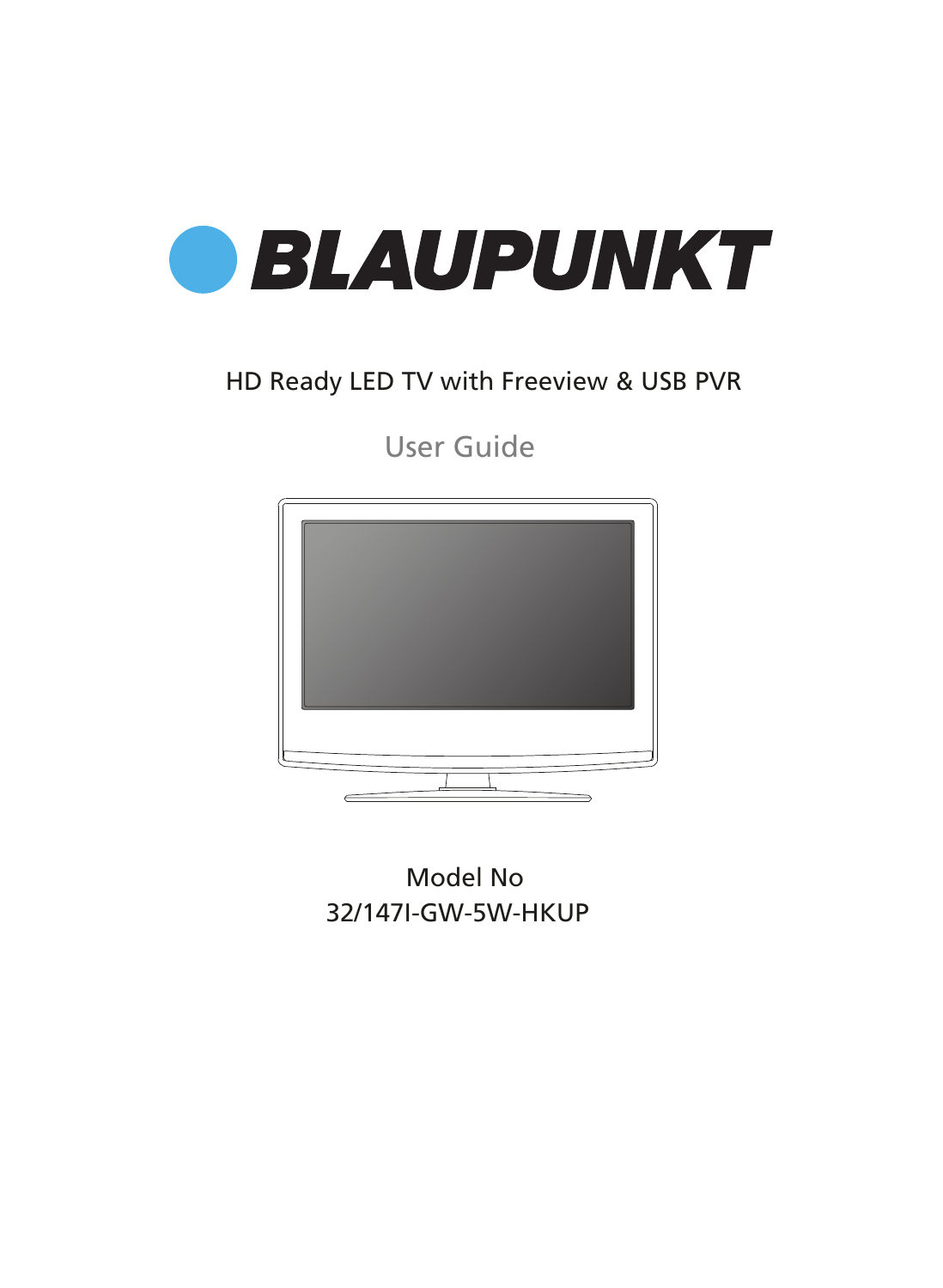# **IMPORTANT SAFETY INSTRUCTIONS**



Please read these instructions. All the safety and operating instructions should be read before the appliance is operated.

### Warnings

- To reduce the risk of fire, electric shock or damage to the television, do not expose it to dust, rain or moisture, or place any objects filled with liquids on or near the television.
- Do not place the television in a confined space, ensure that nothing can obstruct the ventilation openings at the rear of the television.

To prevent spread of fire, keep candles or other open flames away from this product at all times



• Dispose of this television and any components including batteries in an environmentally friendly manner. If in doubt, please contact your local authority for details of recycling.

### Safety

- For your safety, this appliance is fitted with a fused moulded 3 pin mains plug. Should the fuse need to be replaced, ensure that any replacement is of the same amperage and approved with the BSI mark.
- Never try and replace the mains plug unless you have adequate qualifications and are legally authorised to do so. In the event that a replacement Mains cable is required, contact the manufacturer for a suitable replacement.
- Never use the television if it is damaged in any way.
- Always place the television on a flat level surface avoiding anywhere which may be subject to strong vibration.
- Ensure the television is not placed on top of the power cable as the weight of the television may damage the cable and cause a safety hazard.
- Never place mobile phones, speakers or any other device which may cause magnetic or radio interference with the television. If interference is apparent, move the device causing the interference away from the television.
- To disconnect the apparatus from the mains, please use the switch located on the underside/ rear of the TV. The switch shall remain readily operable.
- When installing on a wall, ensure the TV is at least 5cm from the wall for ventilation
- Ensure that the power switch on the unit and the power plug are always easily accessible.

WARNING: Excessive noise when using earphones and headphones can cause a loss of hearing.

#### Maintenance

- To clean this unit, wipe with a soft, dry cloth. If the surfaces are extremely dirty, use a soft cloth dipped in a soap and water solution or a weak detergent solution.
- Never use alcohol, paint thinner or benzene to clean this unit.
- Before using a chemically treated cloth, read the instructions that came with the cloth carefully.

**CAUTION:** If water or other liquid enters the television through the display panel surface, a malfunction may occur.



### Packaging

- The safest way to transport your item is in the original box/packaging - please save your packaging for this.
- You will need original box/packaging in the event of warranty/service repair or support. We are unable to carry out warranty/service if you are unable to package it correctly.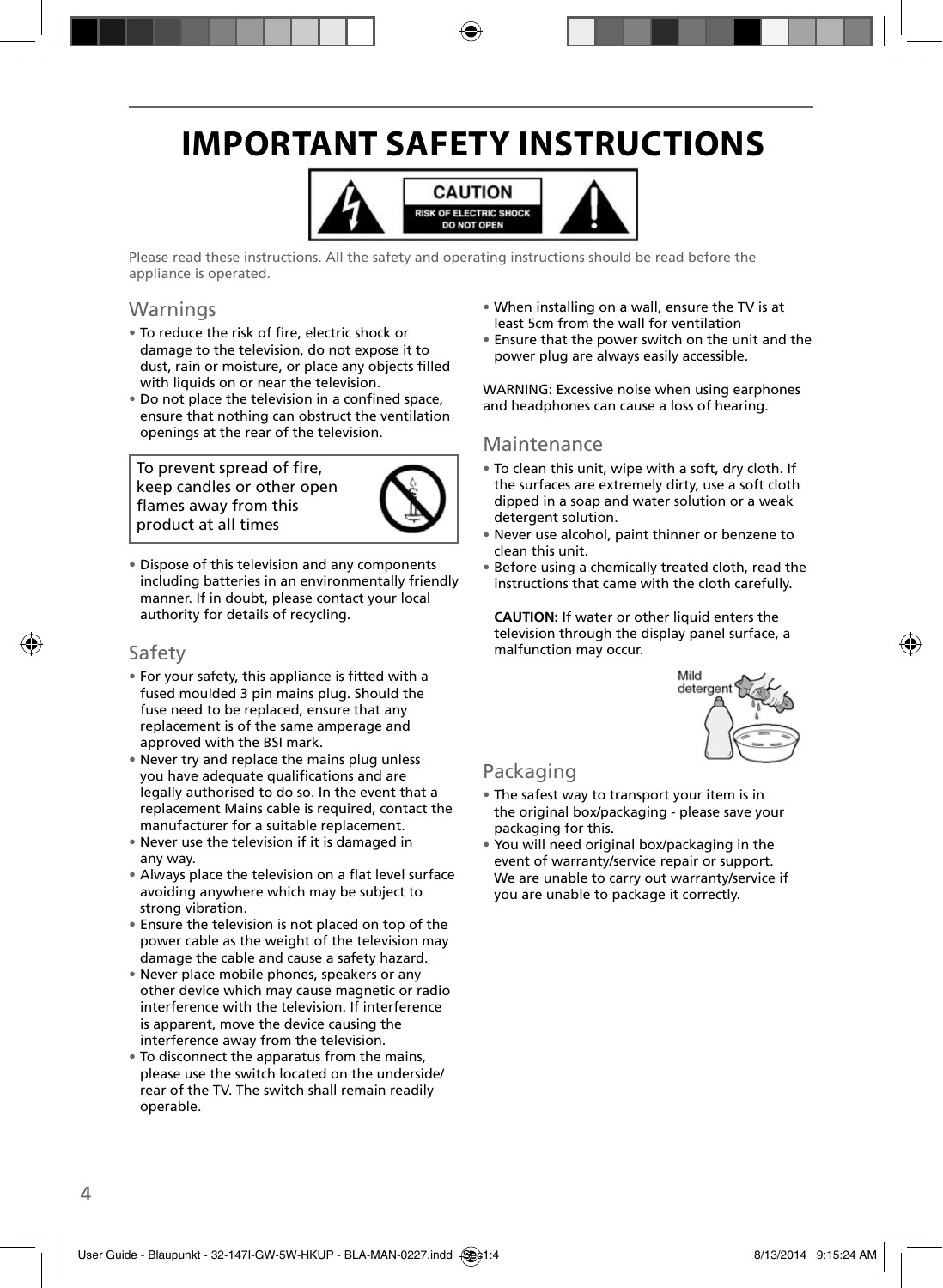# **IMPORTANT SAFETY INSTRUCTIONS**



Please read these instructions. All the safety and operating instructions should be read before the appliance is operated.

Important Information Regarding Use of Video Games, Computers, Captions or Other Fixed Image Displays

The extended use of fixed image program material can cause a permanent "shadow image" on the LCD/LED panel.

This background image is viewable on normal programs in the form of a stationary fixed image. This type of irreversible LCD/LED panel deterioration can be limited by observing the following steps:

- 1. Reduce the brightness/contrast setting to a minimum viewing level.
- 2. Do not display the fixed image for extended periods of time.
- 3. Turn the power off when not in actual use.

Examples of images that you need to watch out for are as follows (this is not an exhaustive list):

- TV Channel Logos: e.g. Shopping channel logos and pricing displays-especially if they are bright and stationary. Moving or low-contrast graphics are less likely to cause ageing of the screen.
- Time Displays
- Teletext: Do not view a stationary page for a long period of time
- TV/DVD Menus: e.g. Listings of DVD disc content
- Pause Mode: Do not leave the TV in pause mode for long periods of time, e.g. When watching DVDs or videos.

**Important** - Once 'shadow image/screen burn' occurs, it will never disappear and is not repairable under warranty.

How do I dispose of this product?

UK: Waste electrical products should not be disposed of with household waste. Separate disposal facilities exist. For your nearest facilities, please see www.recycle-more.co.uk or in store for details.

ROI: Waste electrical products should not be disposed of with household waste. Separate disposal facilities exist. Check with your Local Authority or retailer for recycling advice.

#### **Batteries**

• Do not expose batteries to high temperatures, excessive heat, prolonged sunshine or fire as this may cause leakage, explosion or ignition.



- Do not use different types of batteries together or mix old and new batteries.
- Dispose of batteries in an environmentally friendly way.
- Certain regions may regulate the disposal of batteries. Please consult your local authority.



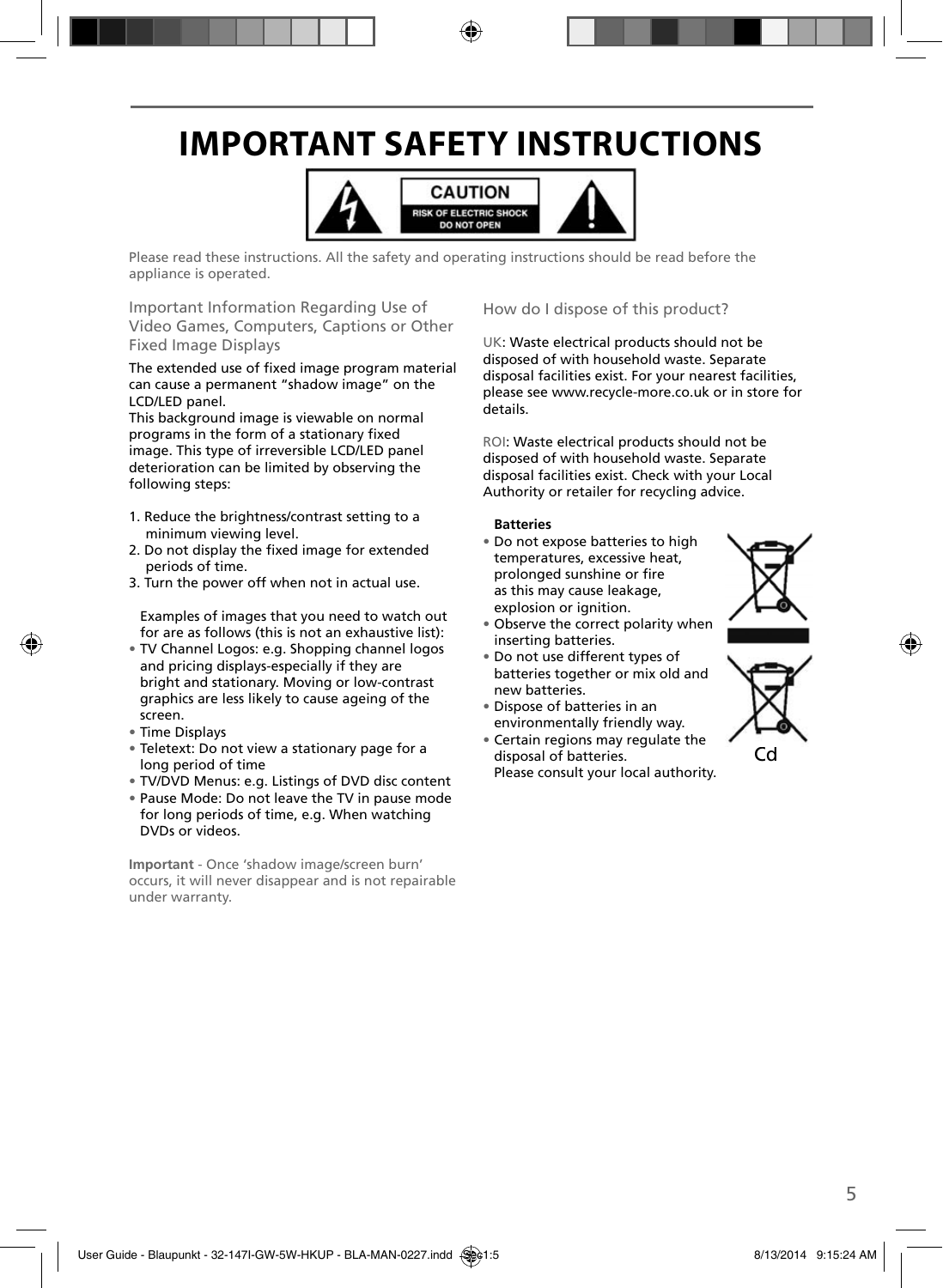## **CONTENTS**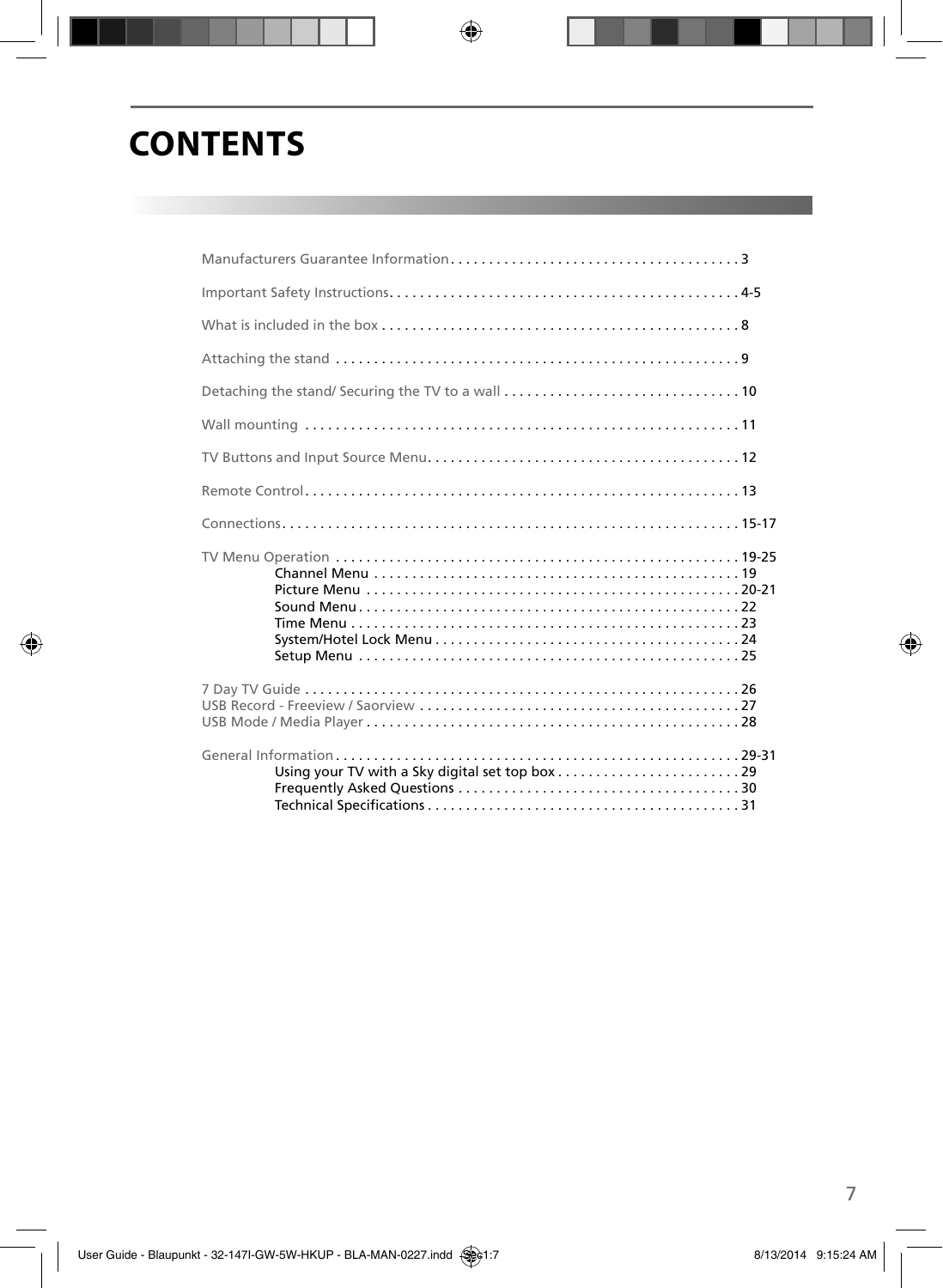# **WHAT IS INCLUDED IN THE BOX**

#### Accessories

Included with this TV are the following accessories

#### 1 x User Guide



#### 1 x Quick Start Guide



#### 1 x Remote Control



#### 2 x AAA Batteries



1 x Mini Component / YPbPr

#### 1 x RF Cable

1 x TV





1 x Stand plus screws



Please save your packaging as you will need this in the event of warranty/service repair or support. We are unable to carry out warranty/service if you are unable to package it correctly. The safest way to package your item in the event of warranty/service repair is in it's original box/packaging.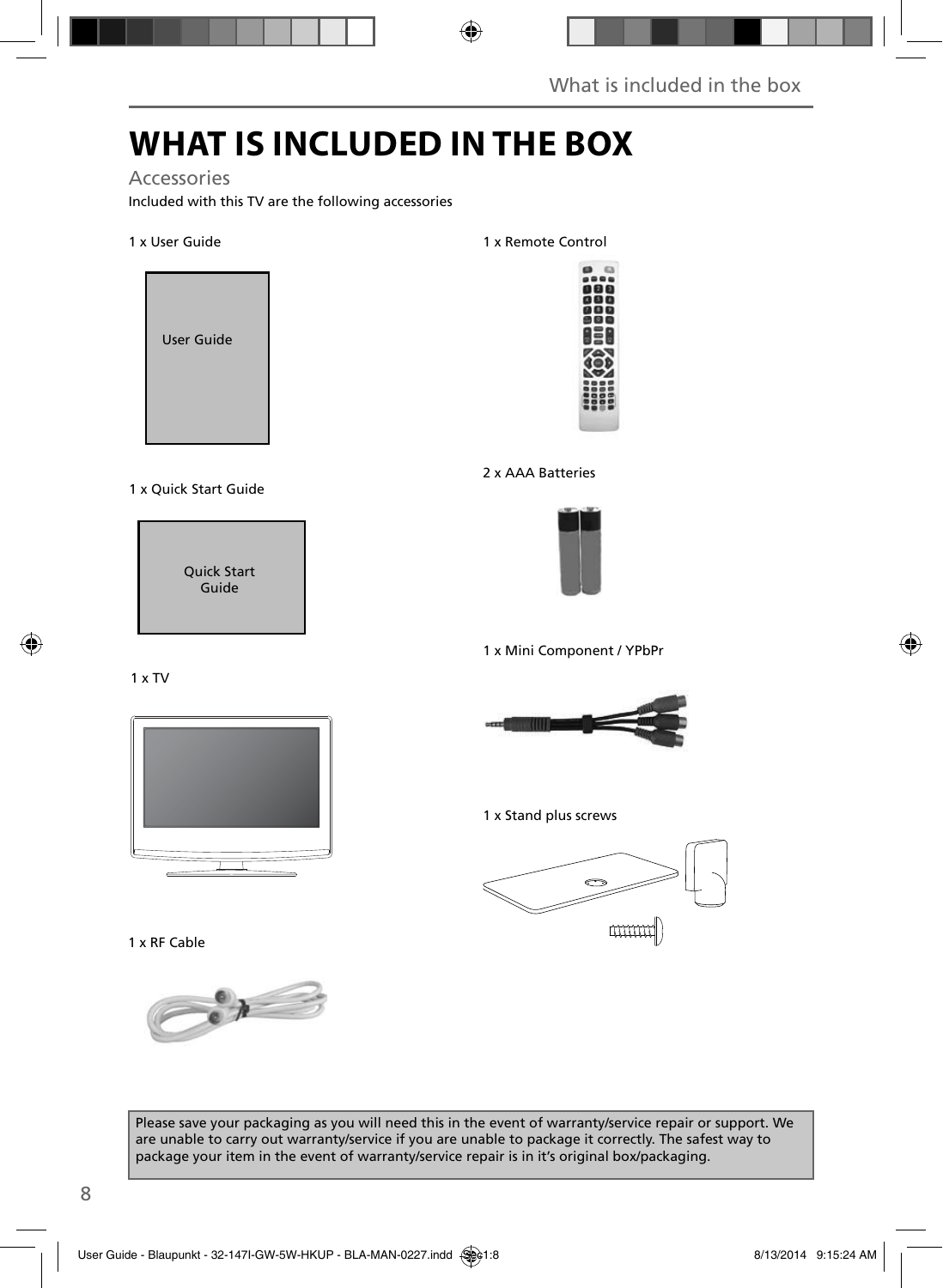# **ATTACHING THE STAND**

### Attaching the stand

To complete the stand installation you will require a cross head screw driver





(fig.1) Secure the neck to the TV by using the 4 x M(4x12) screws provided.



3

4 x ST (4x20) 20)

mmm

(fig.2) Peel off the protective plastic cover then attach the stand base to the stand neck.



a) Ensure the cross head screw driver tip fits correctly into the head of the screw and that it is not too big or small.

**b)** Screw in all screws individually and partially before tightening all of the screws individually and partially until they are fully inserted.

**c)** If they become very tight try loosening them slightly and then retightening them once again as this will continue the process of creating the thread for the screws.

(fig.3) Secure the base to the neck by using the 4 x ST(4x20) screws provided.

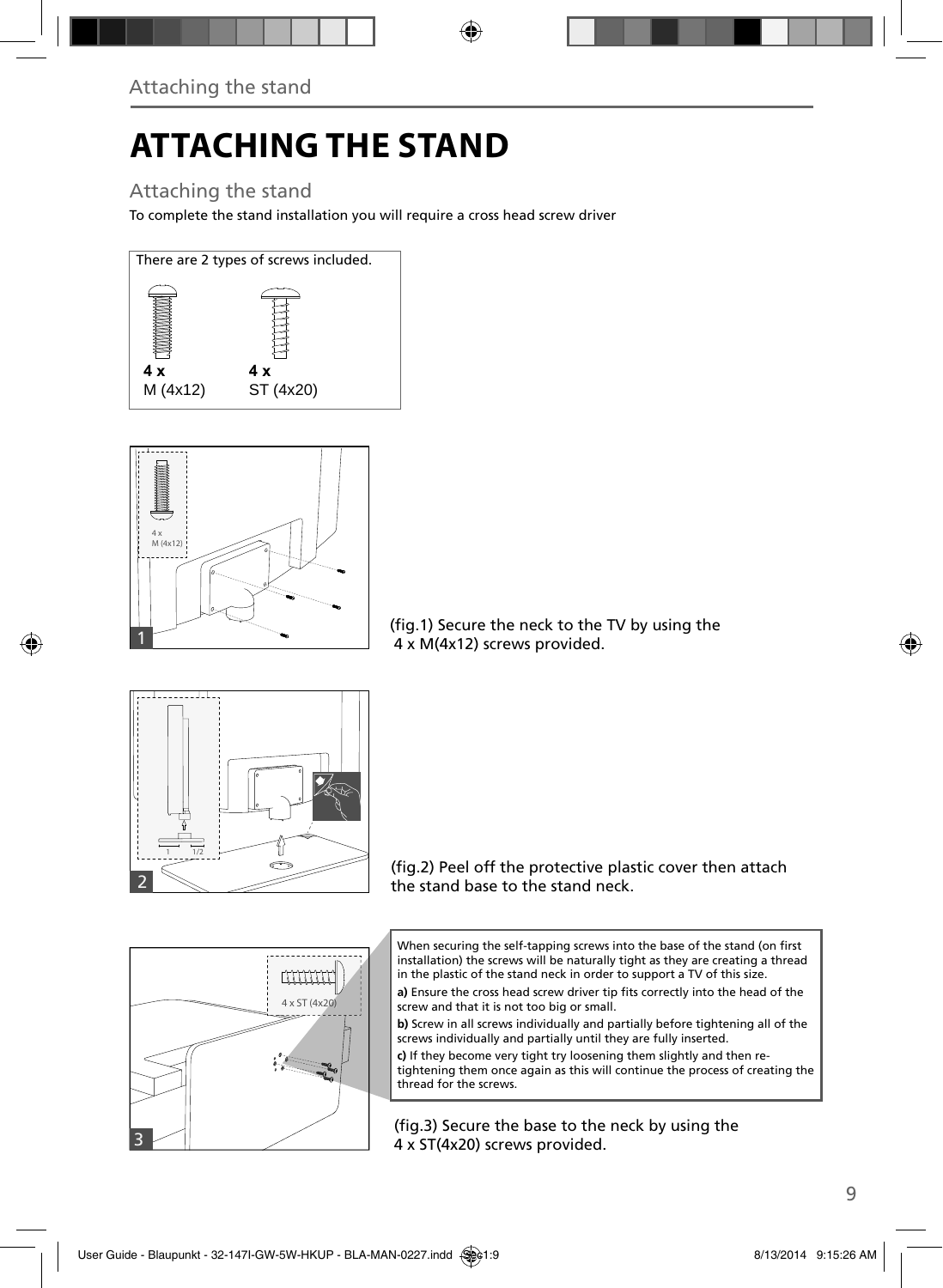### **DETACHING THE STAND**

### Detaching the stand

Remove the screws highlighted then remove the stand base and neck from the rear of the TV set.



### Securing the TV to a Wall

For maximum security in the home when using a TV with its stand anti-tip straps should be fitted. These are available from supermarket websites and other websites and are an easy, inexpensive and effective way of ensuring your TV stays safely upright. Straps are designed to be attached to the rear of the TV and then tethered to the wall of the furniture the TV is stood on, if wood. (The 2 images should appear underneath this text).

#### Note - Please ensure that children do not climb on the TV set.

**A)** Using one or both of the top wall-mounting holes and screws (the screws are already supplied in the wall mounting holes) fasten one end of the fastening cord/s to the TV.



**B)** Secure the other end of the fastening cord/s to your wall. (you will need screws/fixings suitable for your wall type - available separately from most DIY stores).



The Royal Society for the Prevention of Accidents is urging people to take care with flat-screen televisions. RoSPA stated in 2010 that "Toddlers are particularly at risk of pulling flat-screen televisions on to

themselves. They are unsteady on their feet and are attracted by colourful television images." The risk is increased as televisions become lighter.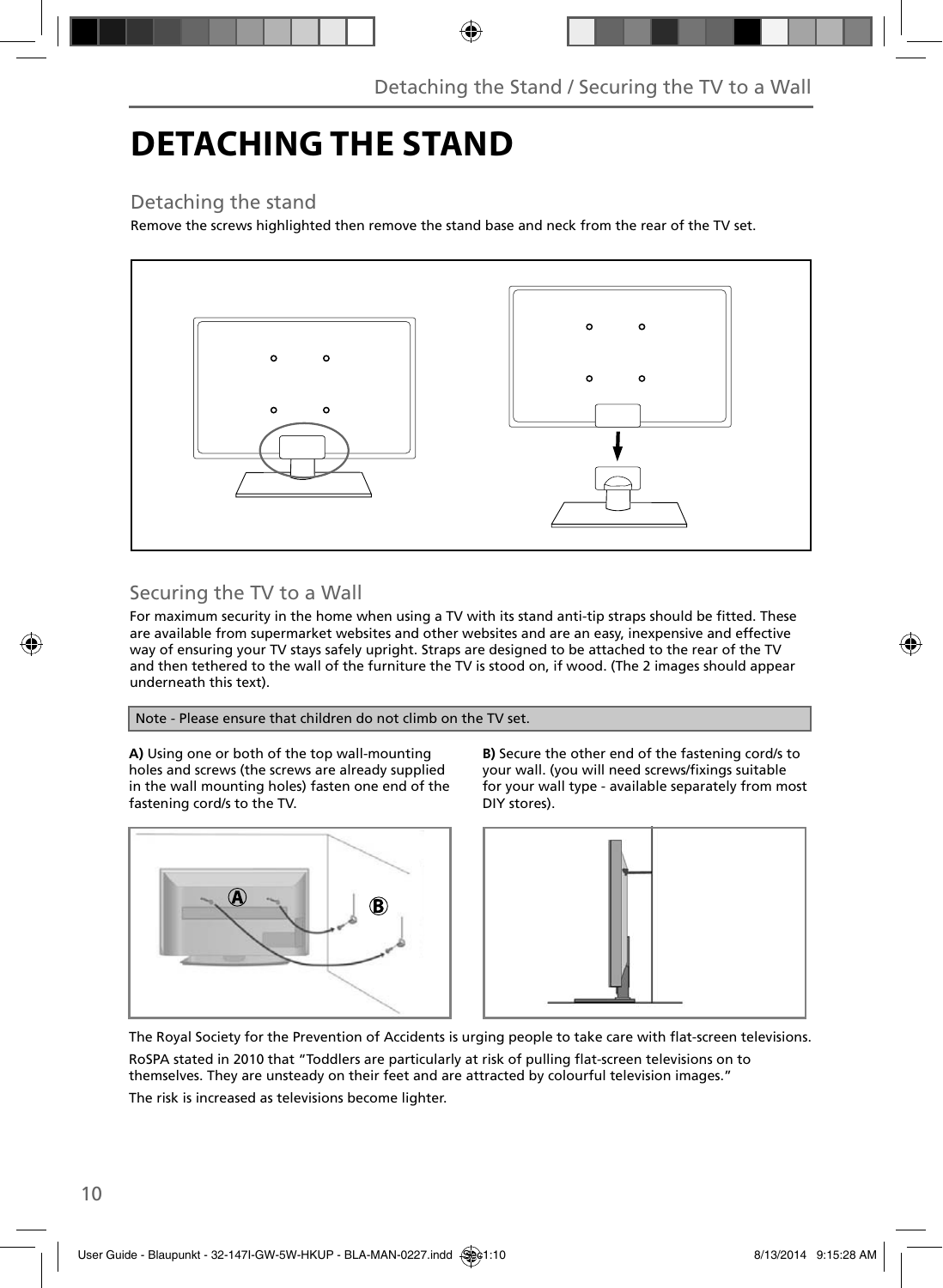### **WALL MOUNTING**

### Wall mounting the TV

IMPORTANT - Before drilling any holes in the wall ensure you are not drilling where there could be any electric wires, water or gas pipes.



1) Remove the four screws highlighted that are supplied in the wall mounting holes.

2) The wall mount can now be easily attached to the mounting holes on the rear of the TV.

For optimum viewing, if wall mounting the TV higher than eye level, the TV should be tilted downwards so that the TV's screen is 'face on'. See fig 1 and 2.

For VESA wall mounting information please refer to the Technical Specification page.

Important – If wall mounting this TV, only use the screws already provided in the wall mounting holes. Using other screws which are longer could cause irreparable damage to internal parts.

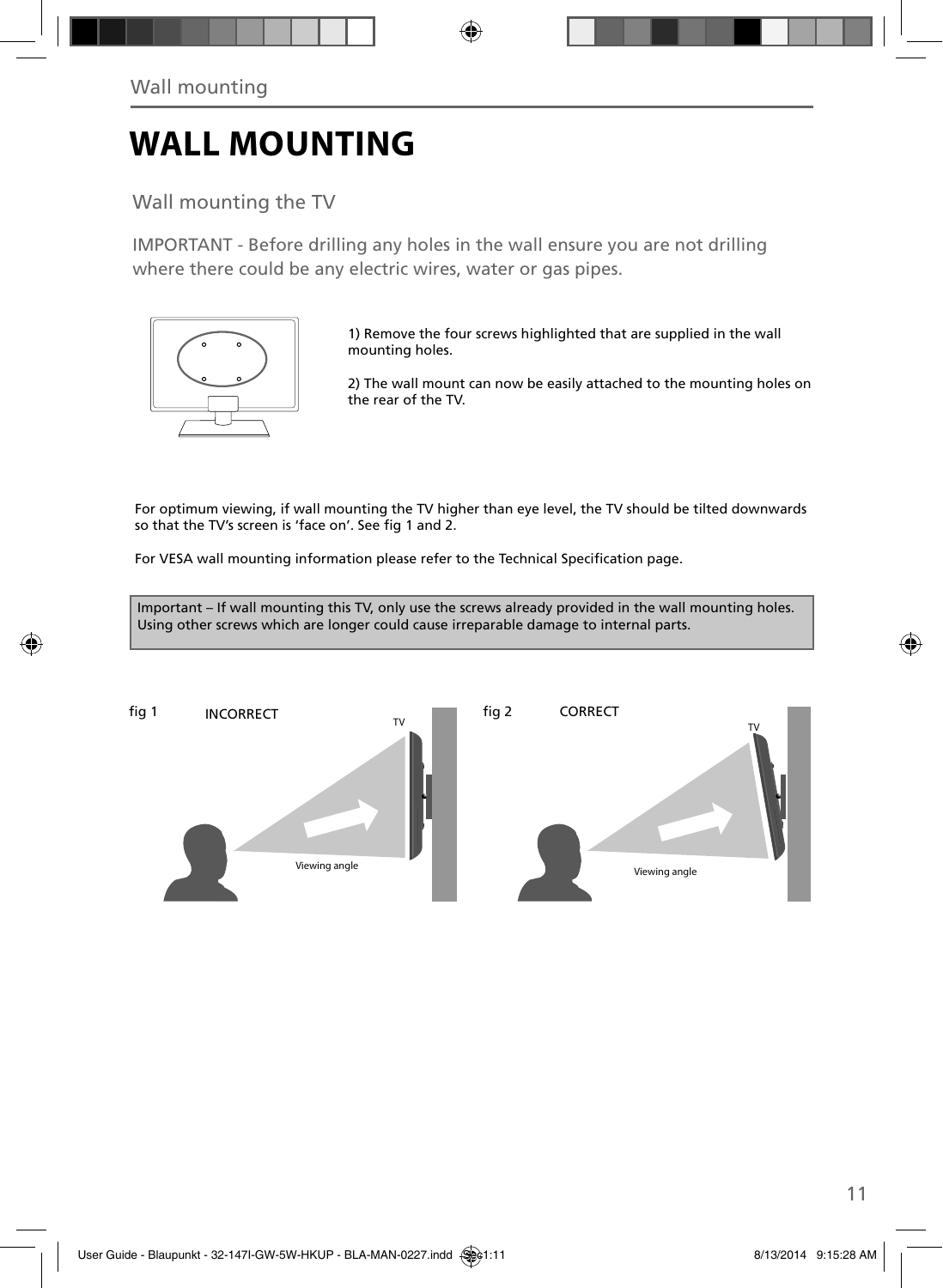# **TV BUTTONS & SOURCE MENU**



### Choosing Mode Input/Source

To switch between the different input/ connections.

A) Using the buttons on the remote control:

1) Press [SOURCE] - The source menu will appear. 2) Press  $[V]$  or  $[\Lambda]$  to select the input you require. 3) Press [OK].

B) Using the buttons on the Television:

1) Press [SOURCE]. 2) Scroll up / down using CH+/ CH- buttons to the input/source you require. 3) Press Vol+ to change input/source to the one selected.



Example of Source menu depending on the TV model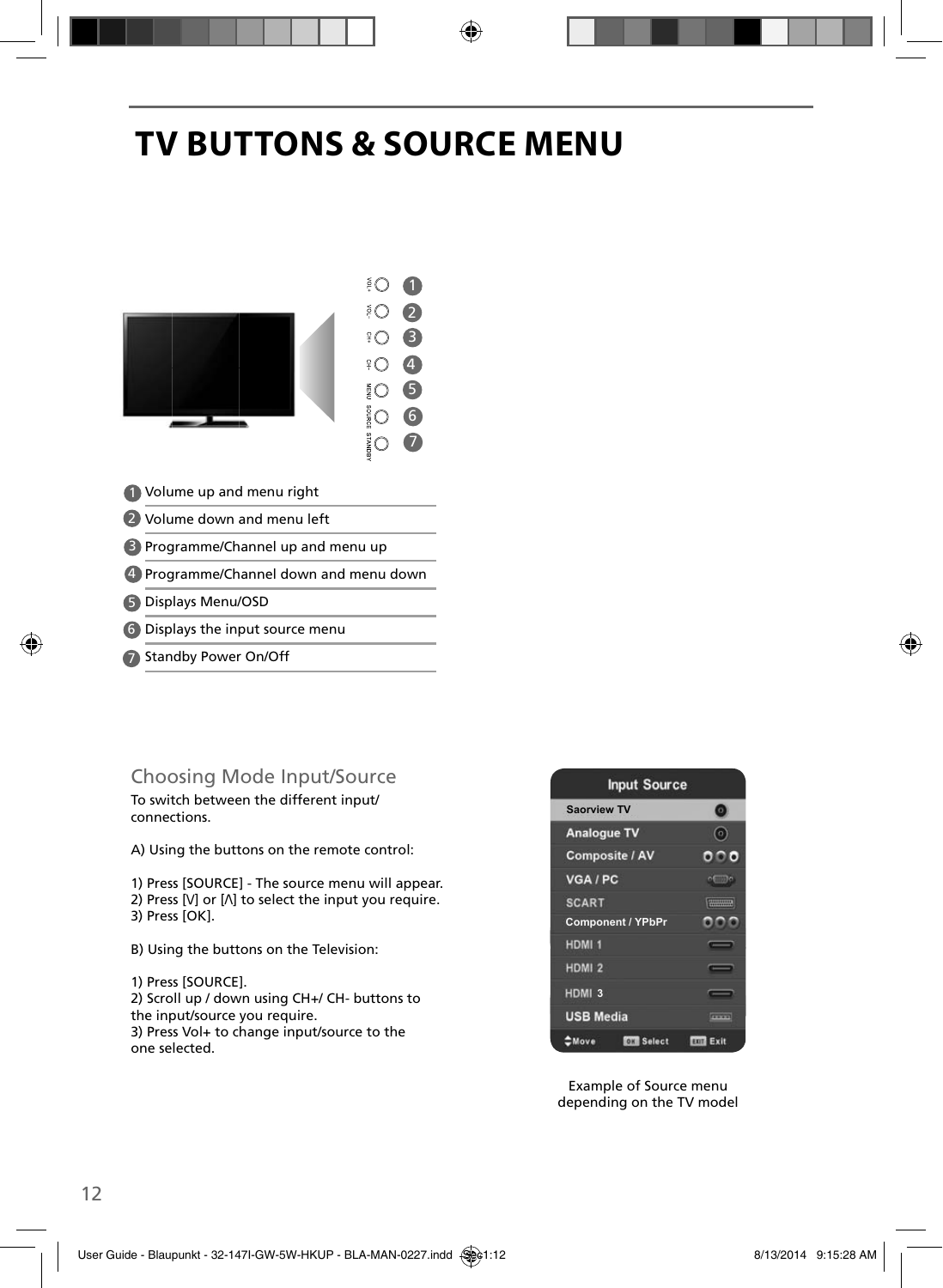# **REMOTE CONTROL**

|                | STANDBY - Switch on TV when in standby or vice versa<br>MUTE - Mute the sound or vice versa                                                                                                                                                                                                                                                                                     |
|----------------|---------------------------------------------------------------------------------------------------------------------------------------------------------------------------------------------------------------------------------------------------------------------------------------------------------------------------------------------------------------------------------|
|                | DTV - Switch to Digtial source<br>RADIO - Switch to radio whilst in Digital source                                                                                                                                                                                                                                                                                              |
|                | USB - Switch to USB source                                                                                                                                                                                                                                                                                                                                                      |
|                | O DVD - Switch to DVD source                                                                                                                                                                                                                                                                                                                                                    |
| $\overline{a}$ | NUMBER BUTTONS - 0 - 9 to select a TV channel directly.<br>TV GUIDE - Opens the 7 Day TV Guide (Digtial mode)<br>$\mathbb{C}$ - To return to the previous channel viewed                                                                                                                                                                                                        |
| 3)             | VOL (+/-) - To increase / decrease the sound level<br>P.MODE - Scrolls through picture mode options<br>S.MODE - Scrolls through sound mode options<br>FAV - To display favourites menu<br>$CH (+/-)$ - To increase or decrease the channel being watched<br>MENU - To display OSD menu<br>EXIT - To exit all menus<br>(A/V/4/M/OK) - Allows you to navigate the on-screen menus |
|                | and adjust the system settings to your preference                                                                                                                                                                                                                                                                                                                               |
|                | SOURCE - To display the input/source menu<br>INFO - Press once for now/next channel information                                                                                                                                                                                                                                                                                 |
|                | Press twice for programme information about current                                                                                                                                                                                                                                                                                                                             |
|                | programme                                                                                                                                                                                                                                                                                                                                                                       |
|                | ASPECT - To switch the screen between the different picture<br>formats                                                                                                                                                                                                                                                                                                          |
|                | SLEEP - Press repeatedly to cycle through the sleep options<br>AUDIO - To change the audio language (if available)<br>SUBTITLE - To switch the dialogue at the bottom of the screen<br>(on/off)                                                                                                                                                                                 |
|                | TEXT - To enter/exit Teletext (Analogue TV)<br>TEXT HOLD - Teletext mode - Hold current page which is<br>displayed (Analoque TV)                                                                                                                                                                                                                                                |
|                | DISPLAY - To switch off the screen when listening to radio<br>TEXT/DVD ZOOM - Zoom function for Teletext and DVD<br>DIG DVD MENU/RECORD - Access the DVD root menu and USB<br>record function                                                                                                                                                                                   |
|                | - To restart the current chapter                                                                                                                                                                                                                                                                                                                                                |
|                | - To advance forward to the next chapter<br>m                                                                                                                                                                                                                                                                                                                                   |
| య⊚⊡            | $\textcircled{1}$ - To stop the playback/Eject Disc                                                                                                                                                                                                                                                                                                                             |
|                | (To EJECT the disc press/hold the ■▲ button for 4 seconds)<br>⊕ - To play in fast rewind mode                                                                                                                                                                                                                                                                                   |
|                | - To play in fast forward mode                                                                                                                                                                                                                                                                                                                                                  |
|                | - To play/pause                                                                                                                                                                                                                                                                                                                                                                 |
|                | DVD SETUP/REC LIST - Opens up DVD Menu or Opens the list                                                                                                                                                                                                                                                                                                                        |
|                | of what has been previously recorded<br>□ ⊙ D GOTO - To go to a specific chapter                                                                                                                                                                                                                                                                                                |
|                | A-B - Press once to set point, press a second time to return                                                                                                                                                                                                                                                                                                                    |
|                | to point<br>◎ ANGLE - Select different angle of DVD                                                                                                                                                                                                                                                                                                                             |
|                | □ ⑦ A REPEAT - To repeat playback                                                                                                                                                                                                                                                                                                                                               |
|                |                                                                                                                                                                                                                                                                                                                                                                                 |
|                |                                                                                                                                                                                                                                                                                                                                                                                 |
|                | For Models with Integrated DVD players                                                                                                                                                                                                                                                                                                                                          |
|                | For Models with PVR Function                                                                                                                                                                                                                                                                                                                                                    |

 $F$  For Models with USB Playback

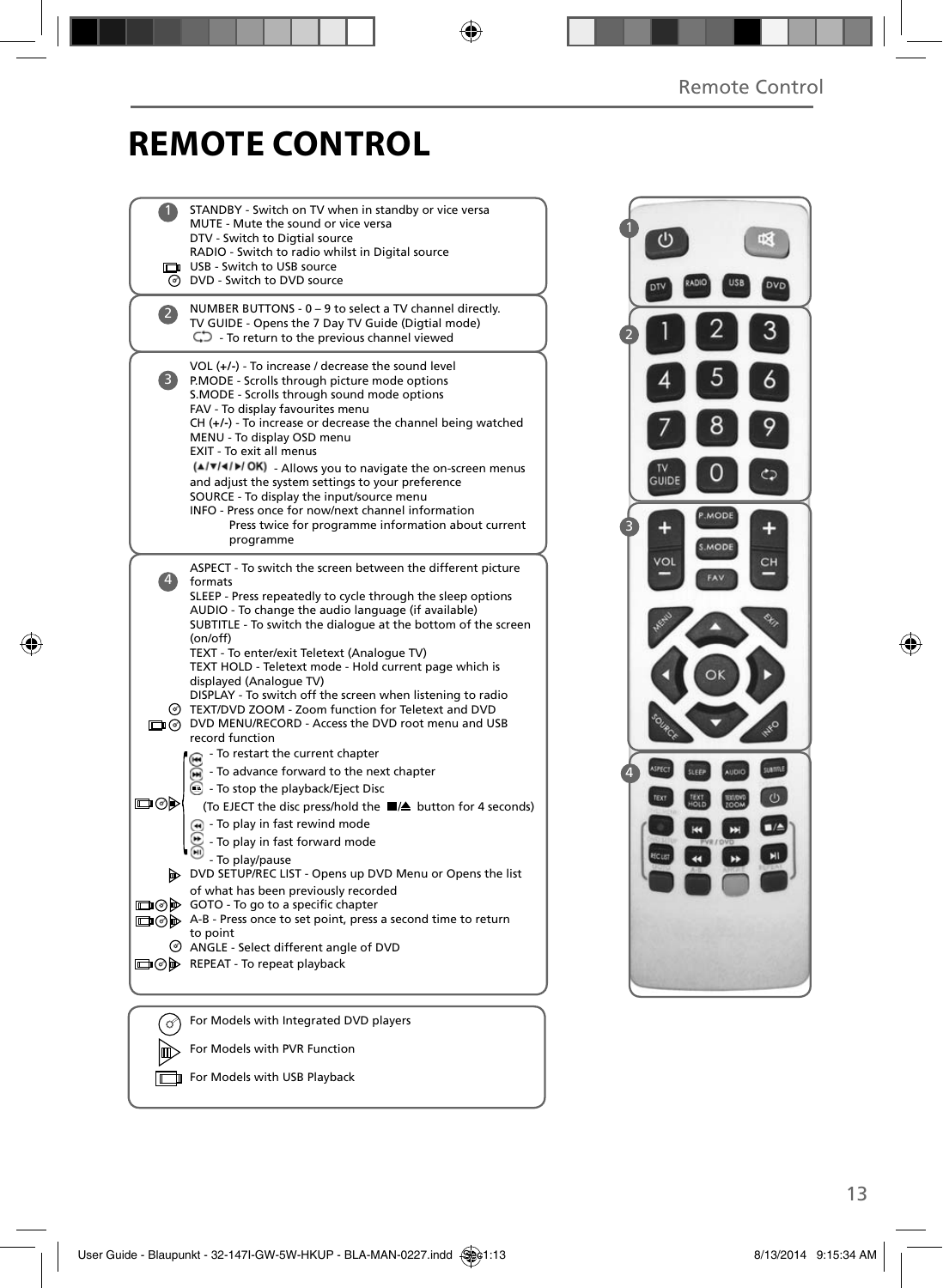# **CONNECTIONS**



| $\circledcirc$ |       |       |              | O                | 100000<br>'0 () 0 | ⊚     |
|----------------|-------|-------|--------------|------------------|-------------------|-------|
| COAX           | HDM 1 | HDM 2 | <b>SCART</b> | VGA/PC(Audio in) | <b>VGA/PC IN</b>  | RF IN |
| v^             |       |       |              |                  |                   |       |

| O     | $\circledcirc$ | O |       | וור             | $\circledcirc$ |                   | O<br>ନ          |  |
|-------|----------------|---|-------|-----------------|----------------|-------------------|-----------------|--|
| AV IN | $\mathsf{R}$   |   | HDM 3 | US <sub>B</sub> | YPbPr          | <b>CI CARD IN</b> | <b>EARPHONE</b> |  |
| ш     |                |   |       |                 |                | IV.               |                 |  |

| Ά                | COAX Audio Out    | Digital Coax Output  | Œ           | $\mathsf{A}$ |
|------------------|-------------------|----------------------|-------------|--------------|
| B                | HDMI <sub>1</sub> | <b>HDMI</b> Input    | W           | R            |
| C.               | HDMI <sub>2</sub> | <b>HDMI</b> Input    |             |              |
| $\mathbf \Theta$ | <b>SCART</b>      | <b>SCART Input</b>   |             | н            |
| ê                | VGA PC Audio In   | 3.5mm PC audio input | (K          | U.           |
| Œ                | VGA PC            | <b>VGA-PC</b> input  | ш           | Y            |
| G                | <b>RFIN</b>       | RF / TV Aerial Input | $\mathbf M$ | CI           |
|                  |                   |                      | M           | E,           |

| н  | AV IN      | Video Input                                                     |
|----|------------|-----------------------------------------------------------------|
|    | R/L        | R/L Audio shared<br>for Video/Composite<br>and component/ YPbPr |
|    | HDMI3      | <b>HDMI</b> input                                               |
|    | <b>USB</b> | USB port                                                        |
|    | YPbPr      | HD input (Ypbpr)                                                |
| ſМ | CI CARD IN | Common Interface module                                         |
|    | Earphones  | Earphone Input                                                  |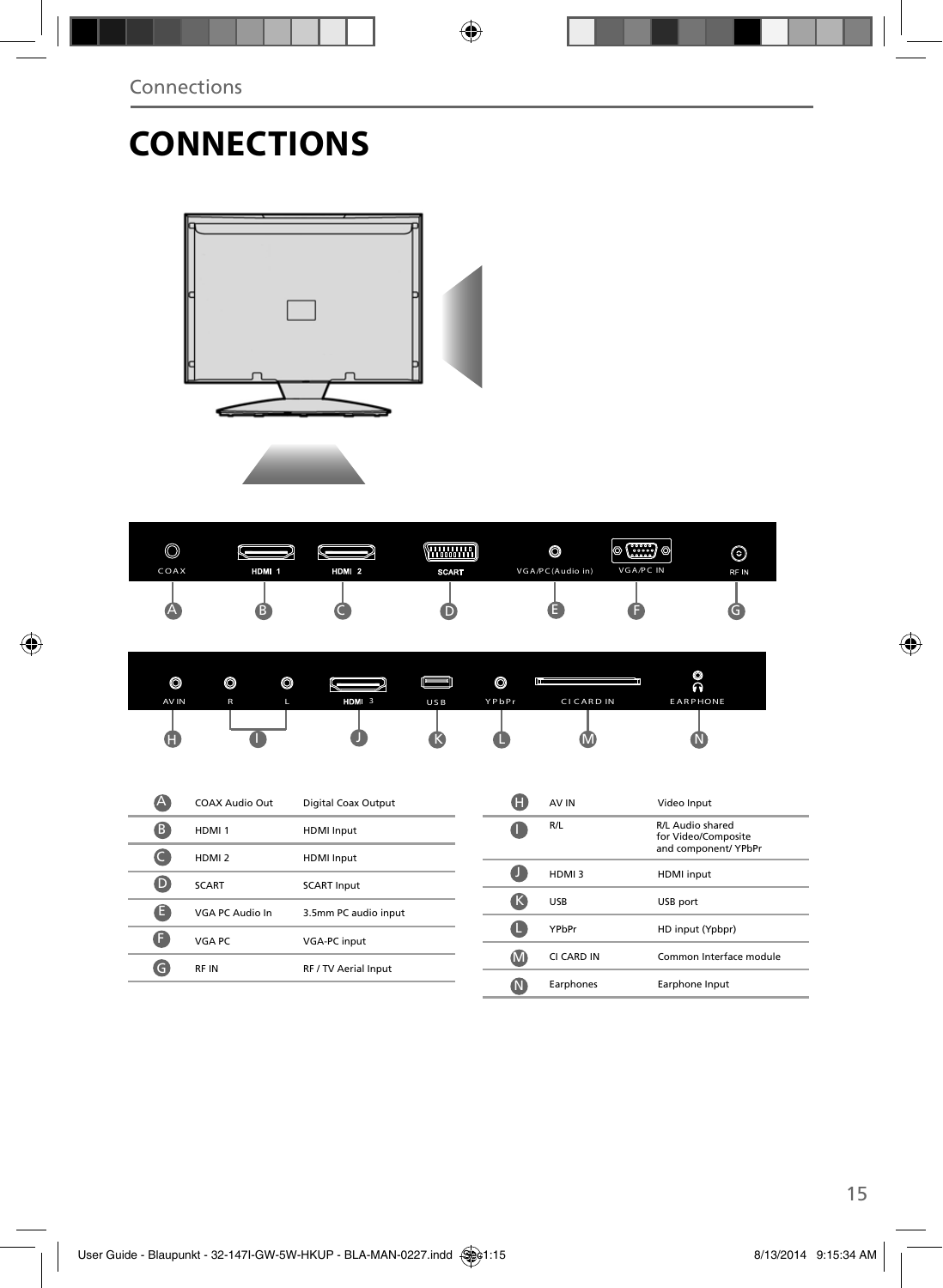# **CONNECTIONS**

Note: Connecting cables are shown for example only and may not be included. Please check 'What Is Included In The Box' page.

### Connecting to a device with Composite AV/Video output

TV Source should be set to Video



### Connecting to a device with SCART output

#### TV Source should be set to SCART



### Connecting to a device with HDMI output

A HDMI cable can output both video and audio and enables you to enjoy digital-quality video and audio with minimal loss of quality.

TV Source should be set to the corresponding HDMI port (HDMI 1, HDMI 2 etc)



Note: To use this model TV as a PC/laptop monitor it will need to be connected via the VGA input, it can not be used as a PC/laptop monitor via the HDMI input. The HDMI Input is provided to view digital content with compatible external devices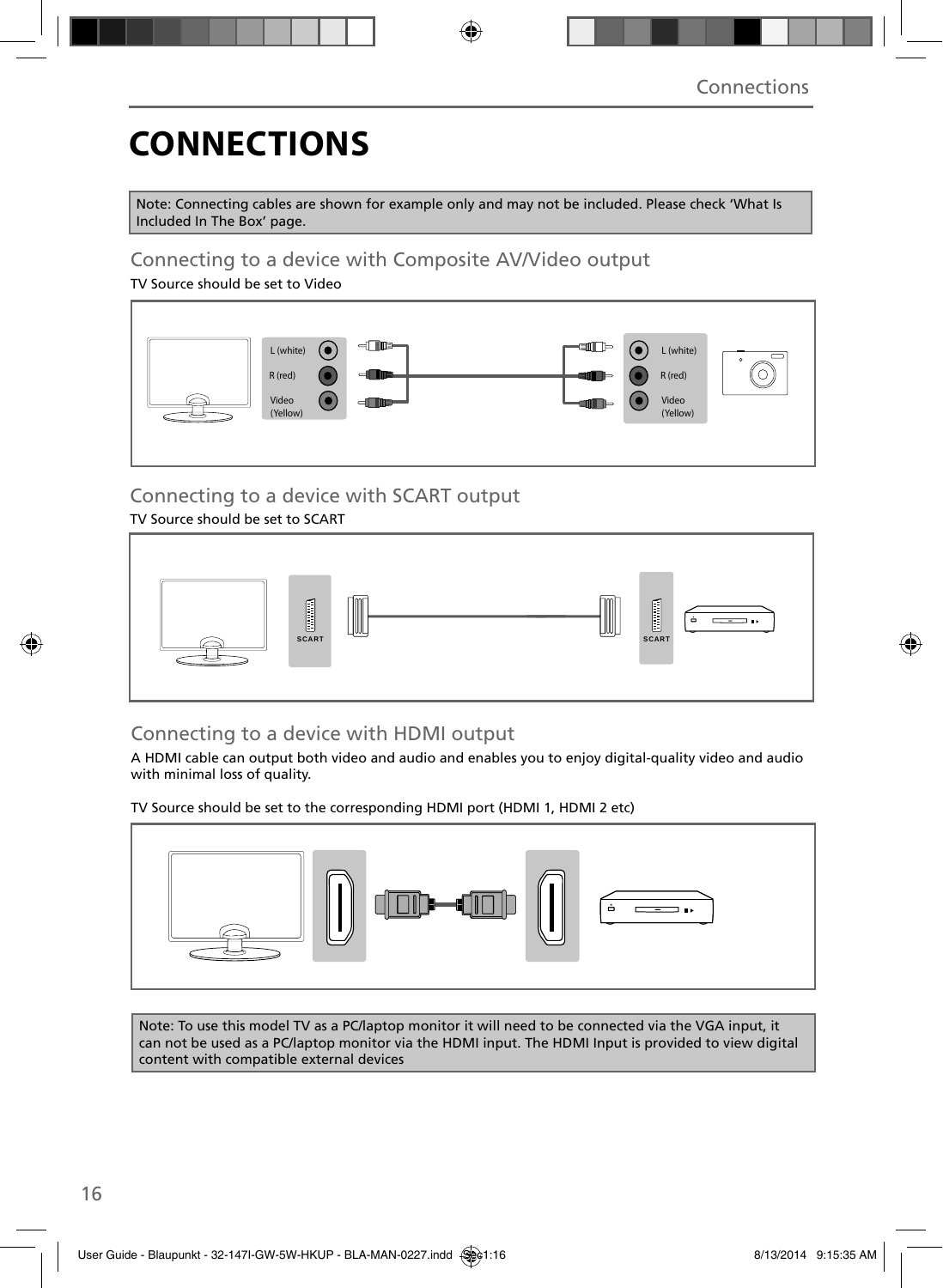# **CONNECTIONS**

### Connecting to a device with Component/YPbPr output

If you are supplied with a cable from the device which has RED, GREEN, BLUE, RED & WHITE connectors you must connect via Component (for picture) and by phono cable (for sound).

TV Source should be set to Component.



Connecting to a device with VGA/PC output (Laptop or Desktop Computer) TV Source should be set to VGA/PC



### Connecting to an external audio device (Amplifiers, Surround Sound, Sound Bars etc)

When connecting via the TV's 3.5mm Earphone output, this will disable the TV speakers.

There are two options to connect a device via the 3.5mm Earphone Output.

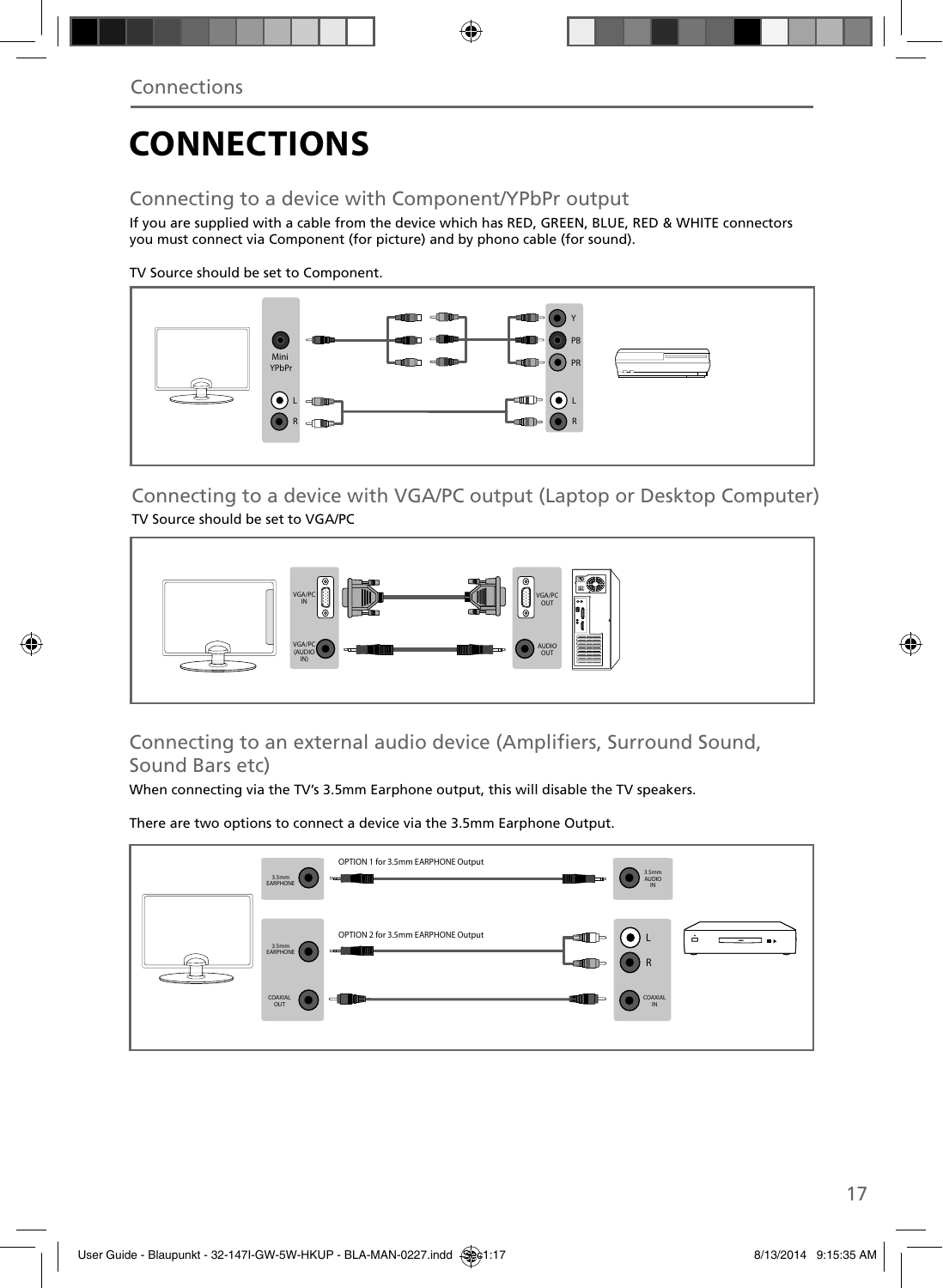### **CHANNEL MENU**



![](_page_13_Picture_3.jpeg)

To access this menu, press [MENU] button on the remote control. To enter a menu press [OK]

If you wish to make changes to any of the default settings, use the scroll  $\blacktriangle \blacktriangledown \blacktriangleright \blacktriangleleft$  buttons. To confirm any settings press [OK] button. To exit this menu at anytime, press [EXIT] button.

Auto Tuning - Allows you to retune the television for all digital channels, digital radio stations and

#### analogue channels

Analogue Manual Tuning - Allows you to manually tune your analogue signal

Freeview/Saorview Manual Tuning - Allows you to manually tune your digital signal

Channel Edit - Allows you to delete, move, skip and add favourite channels

|                | <b>Channel Edit</b>              |            |
|----------------|----------------------------------|------------|
| я.             | BBC <sub>1</sub>                 | ony        |
| $\overline{2}$ | BBC <sub>2</sub>                 | onv        |
| 3              | ITV1                             | otv        |
| 4              | Channel 4                        | otv        |
| 5              | five                             | otv        |
| 6              | BBC <sub>3</sub>                 | onv        |
| 7              | BBC4                             | otv        |
| 8              | IV2                              | otv        |
| 9              | SKY1                             | onv        |
|                | <b>10 SKY2</b>                   | otv        |
| Delete         | <sup>n</sup> FreeTV<br>٠<br>Move | Skip<br>٠. |
| Select<br>OK   | Fav<br>Menu                      | Back       |

Schedule List - Lists your programme reminders

Signal Information - Allows you to view signal frequency, signal quality and signal strength CI Information - Pay per view services require a "smartcard" to be inserted into the TV. If you subscribe to a pay per view service the provider will issue you with a 'CAM' and a "smartcard". The CAM can then be inserted into the COMMON INTERFACE PORT (CI Card In)

Tip: If you do not press any buttons for 30 seconds, the menu will automatically exit. You can change the length of time before the menu exits automatically - see 'OSD Timer' in the Time Menu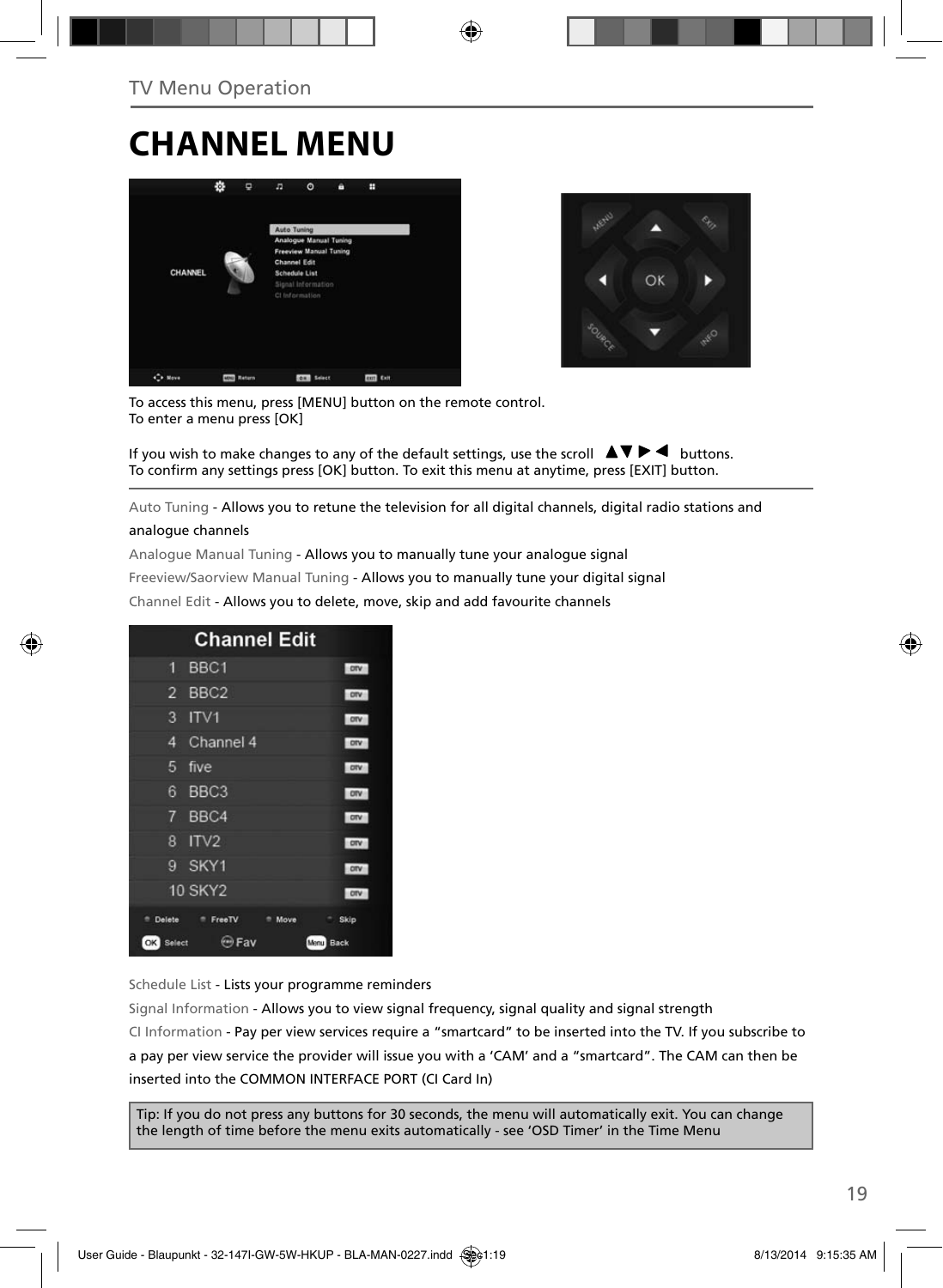# **PICTURE MENU**

![](_page_14_Picture_2.jpeg)

![](_page_14_Picture_3.jpeg)

To access this menu, press [MENU] button on the remote control and scroll right. To enter a menu press [OK]

If you wish to make changes to any of the default settings, use the scroll  $\Box \Box \Box \Box$  buttons. To confirm any settings press [OK] button. To exit this menu at anytime, press [EXIT] button.

|          | Picture Mode - Choose from the following presets.          |
|----------|------------------------------------------------------------|
| Dynamic  | Recommended settings for fast moving pictures              |
| Standard | <b>Standard settings</b>                                   |
| Mild     | Set to be lighter in colour and less bright                |
| Personal | Lets you manually alter all the settings                   |
| Economy  | Power saving mode which reduces the energy used by up to   |
|          | 25% (by reducing the power to the LED/LCD panel).          |
|          | In Economy mode, the TV will switch itself to Standby mode |
|          | after 3-5 hours in the event that the TV buttons or remote |
|          | control buttons are not pressed (change the picture mode   |
|          | to another setting to de-activate this function)           |

**Picture Mode** - Choose from the following presets:

You can make the following adjustments in **Personal** mode:

Contrast - Switch the balance between black and white.

Brightness - Increase or decrease the brightness of the picture.

Colour - Increases the colour from black and white.

Tint - Lets you increase or decrease the level of tint within the picture

(only available in VGA/PC source mode).

Sharpness - Increase or decrease the sharpness of the picture.

#### **Colour Temperature** Choose from the following presets:

| Normal | Default settings                  |
|--------|-----------------------------------|
| Warm   | Increases red within the picture  |
| Cold   | Increases blue within the picture |

**Noise Reduction** - Choose from the following presets:

| Turns noise reduction off  |
|----------------------------|
| Minor system adjustment    |
| Medium system adjustments  |
| Maximum system adjustments |
|                            |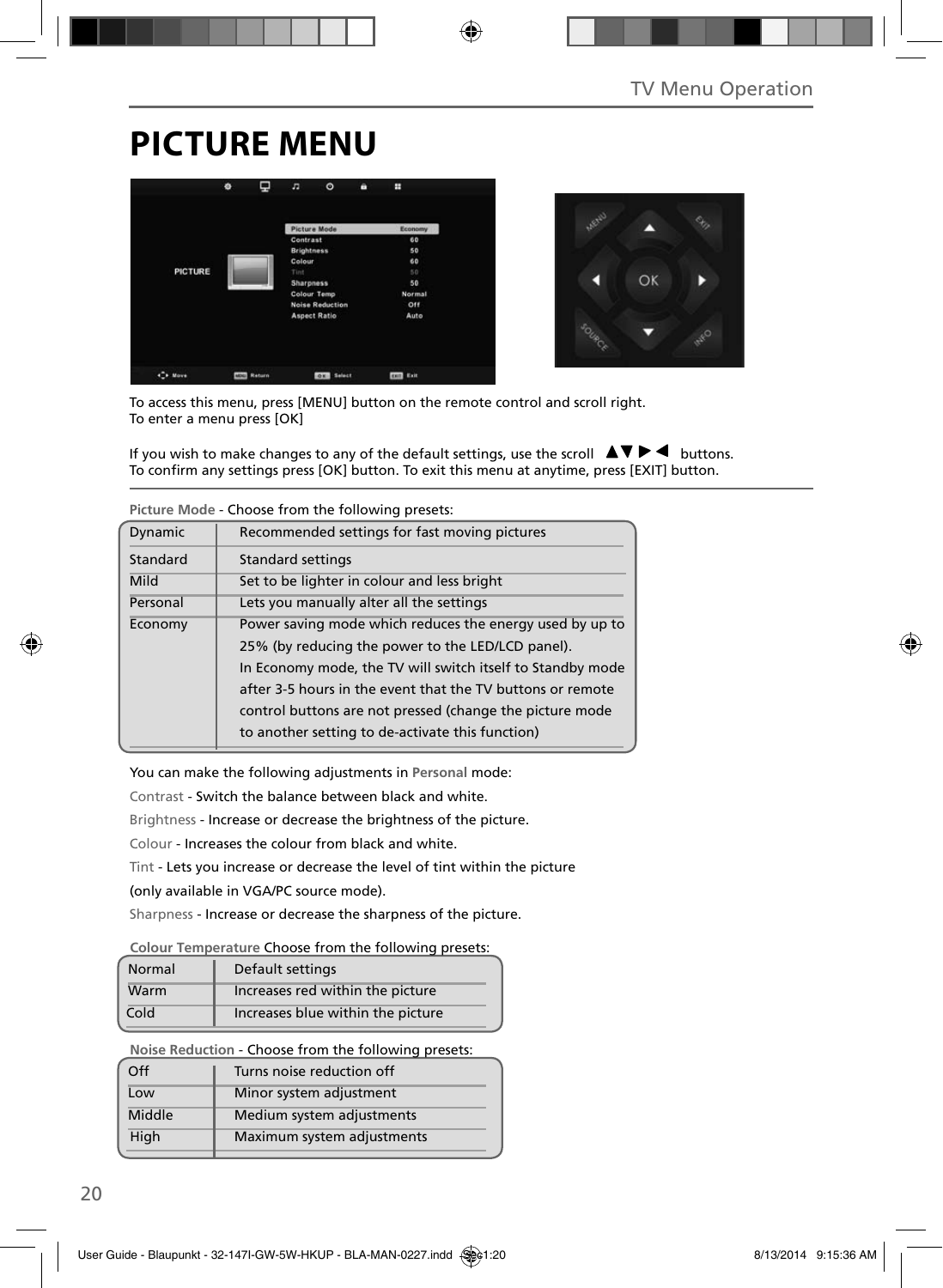# **PICTURE MENU**

![](_page_15_Picture_2.jpeg)

![](_page_15_Picture_3.jpeg)

To access this menu, press [MENU] button on the remote control and scroll right. To enter a menu press [OK]

If you wish to make changes to any of the default settings, use the scroll  $\Box \blacktriangledown \blacktriangleright \blacktriangleleft$  buttons. To confirm any settings press [OK] button. To exit this menu at anytime, press [EXIT] button.

Aspect Ratio - Within the UK the picture format varies depending on the channel/broadcast. There are a

number of different options to best meet your needs

4:3

![](_page_15_Figure_8.jpeg)

Fills the screen with a regular 16:9 signal and 4:3 picture format will be stretched to fill the screen

21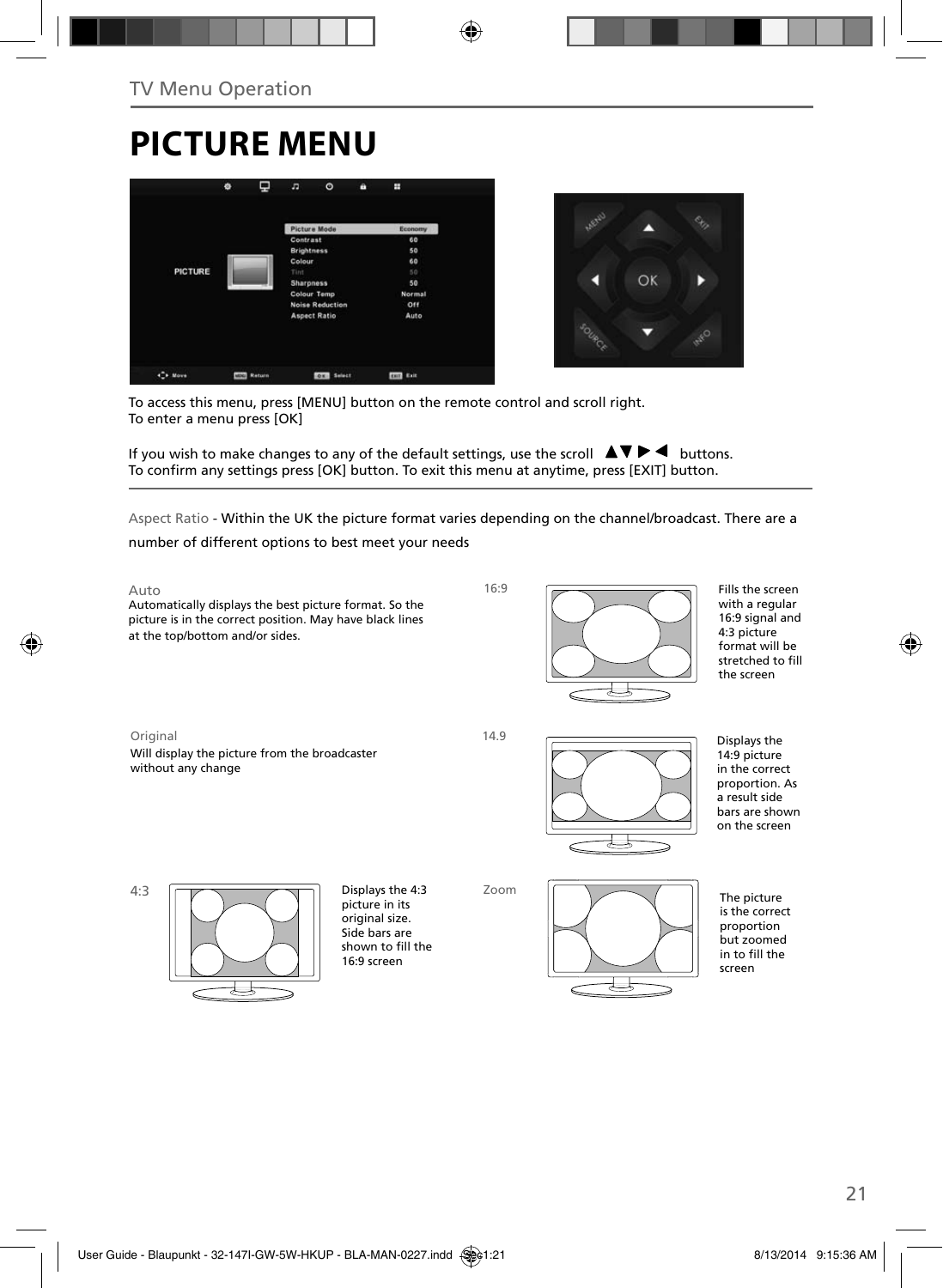# **SOUND MENU**

![](_page_16_Picture_2.jpeg)

![](_page_16_Picture_3.jpeg)

To access this menu, press [MENU] button on the remote control and scroll right. To enter a menu press [OK]

If you wish to make changes to any of the default settings, use the scroll  $\blacktriangle \blacktriangledown \blacktriangleright \blacktriangleleft$  buttons. To confirm any settings press [OK] button. To exit this menu at anytime, press [EXIT] button.

| Standard     | Default settings                        |
|--------------|-----------------------------------------|
| <b>Music</b> | Emphasises music over voices            |
| Movie        | Provides live and full sound for movies |
| Sports       | Emphasises sound for sports             |
| Personal     | Selects your personal sound settings    |
|              |                                         |

 **Tip:** Treble and bass levels can only be adjusted when the sound mode 'Personal' is selected.

Treble - To adjust the amount of high frequency within the sound

Bass - To adjust the amount of low frequency within the sound

Balance - To switch the sound between the left and right speakers

Auto Volume Level (AVL) - When 'on' is selected, the volume will attempt to stay at a constant level

regardless of TV programme and advertisements

Digital Output - This is the digital COAX Audio output. Choose from the following options:

| Off        | To turn off Digital Output                                                            |
|------------|---------------------------------------------------------------------------------------|
| Auto       | Selects the best settings automatically                                               |
| <b>PCM</b> | Select this option if you are connecting to a Stereo Hi-fi via coax cable (Pulse-code |
|            | modulation (PCM) is a digital representation of an analogue signal)                   |

Audio Description - This allows the user to increase and decrease the AD (Audio Description) volume level. (Audio Description is a service available on certain programmes. It provides a description of what is happening during the selected programme for a person who is visually impaired)

Audio Delay - Enables the user to adjust setting to sync picture and audio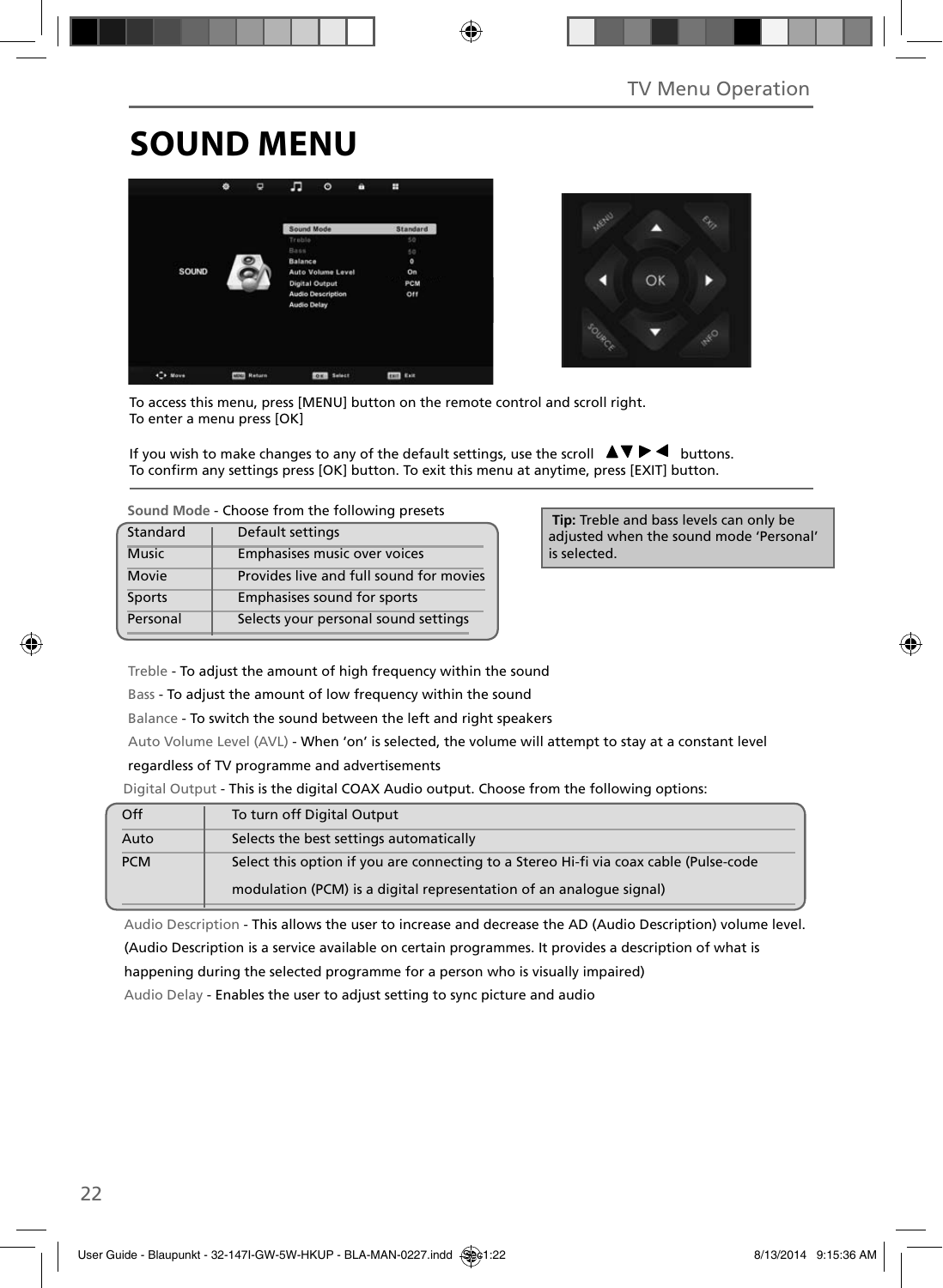### **TIME MENU**

![](_page_17_Picture_2.jpeg)

![](_page_17_Picture_3.jpeg)

To access this menu, press [MENU] button on the remote control and scroll right. To enter a menu press [OK]

If you wish to make changes to any of the default settings, use the scroll  $\Box \Box \blacktriangleright \blacktriangleleft$  buttons. To confirm any settings press [OK] button. To exit this menu at anytime, press [EXIT] button.

Clock - Shows the date and time

Off Time - Allows you to set a specific time for your TV to turn off

On Time - Allows you to set a specific time for your TV to turn on, the channel it will then display, the

source it will be on and also the volume. This function can then be toggled to repeat every day or a

certain day (the TV must be in standby mode for this to be effective)

Time Zone - Change your current time zone

Sleep Timer - Lets you set the sleep timer so the television automatically switches off after a set amount of

time. Off -> 10min -> 20min -> 30min -> 60min -> 90min -> 120min -> 180min -> 240min

Auto standby - Set Auto standby between 3 hours, 4 hours and 5 hours ( to turn off this function you must exit Home Mode in the Picture Menu)

OSD Timer - Lets you adjust the amount of time the On Screen Menu stays on the screen before disappearing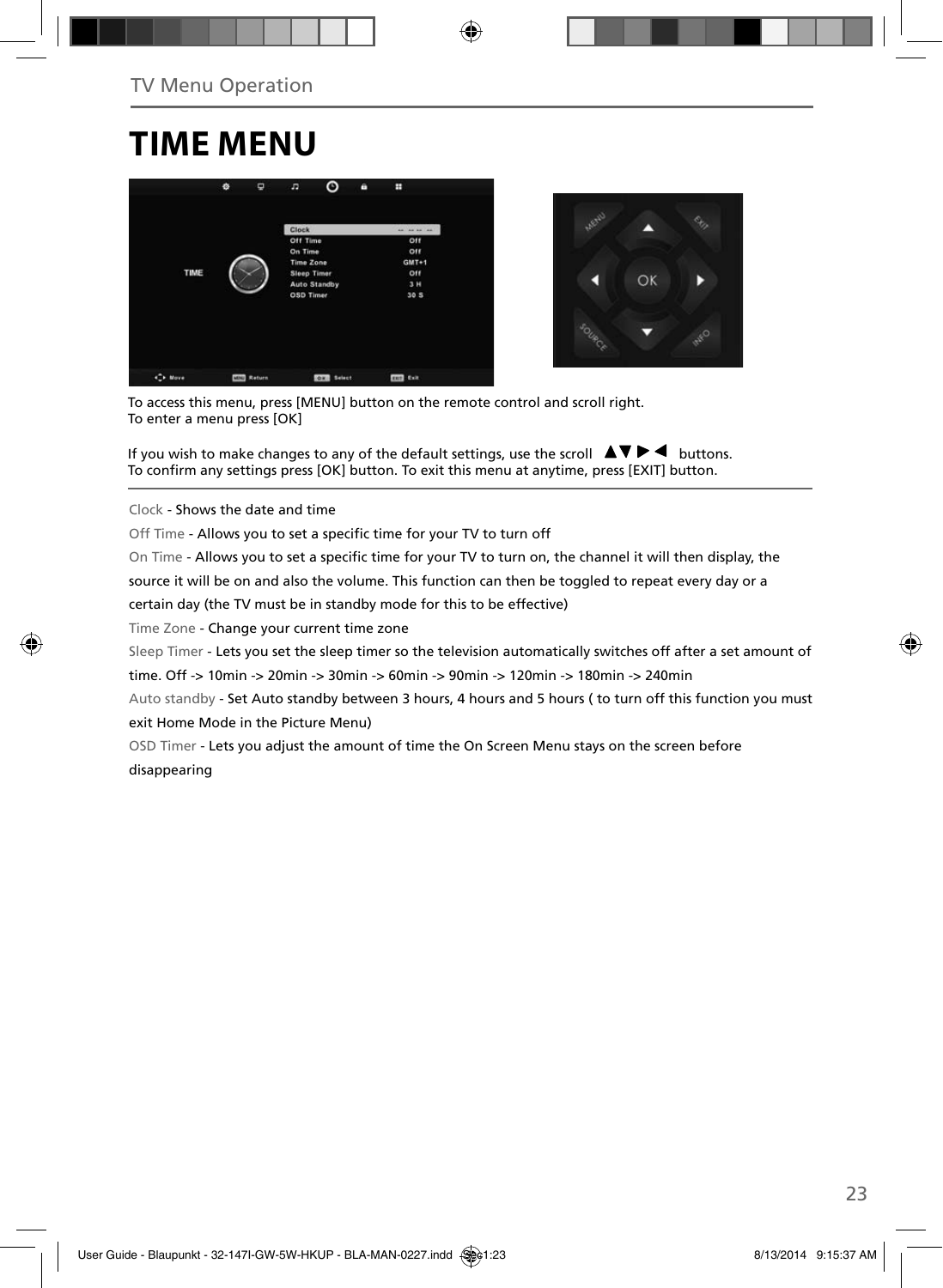# **SYSTEM/HOTEL LOCK MENU**

![](_page_18_Picture_2.jpeg)

![](_page_18_Picture_3.jpeg)

To access this menu, press [MENU] button on the remote control and scroll right. To enter a menu press [OK]

If you wish to make changes to any of the default settings, use the scroll  $\Box \blacktriangledown \blacktriangleright \blacktriangleleft$  buttons. To confirm any settings press [OK] button. To exit this menu at anytime, press [EXIT] button.

System/Hotel Lock - Allows you to lock or unlock the menu. You will be asked to enter a 4 digit password

Use the **◄** button to quit the password input or use the **►** button to clear. Default password is 0000.

TV Button Lock - Allows you to lock the buttons on the side of the TV set

Parental Guidance - Allows you to set the rating to block certain content based on age information

Default Source - Allows the user to set the default source. The default source is the source the TV starts on when first switched on

Default Channel - Allows the user to set a channel as the default channel on the Digital source. The

default channel is the channel the TV starts on when first switched on

Source Lock - Allows you to lock the source menu

Channel Lock - Allows you to lock certain channels manually

Max Volume - Allows you to adjust and set the maximum volume

Change Password - Allows you to change the password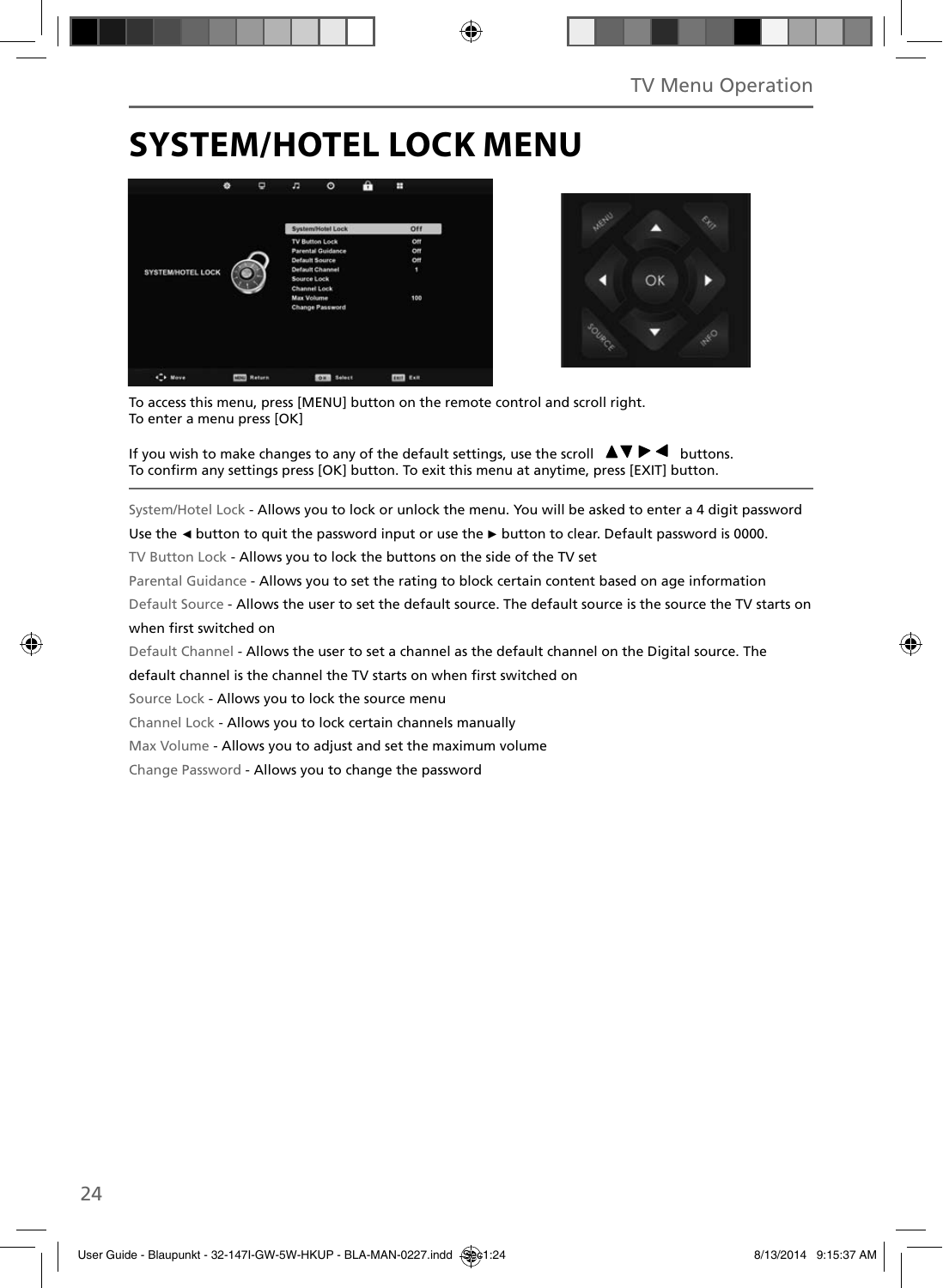### **SETUP MENU**

![](_page_19_Picture_2.jpeg)

![](_page_19_Picture_3.jpeg)

To access this menu, press [MENU] button on the remote control and scroll right. To enter a menu press [OK]

If you wish to make changes to any of the default settings, use the scroll  $\blacktriangle \blacktriangledown \blacktriangleright \blacktriangleleft$  buttons. To confirm any settings press [OK] button. To exit this menu at anytime, press [EXIT] button.

Language - Allows you to change the language of the menu

Audio Language - Shows the current audio language

Subtitle Language - Shows the current subtitle language

Hearing Impaired - This allows the user to turn on the Hearing Impaired function, this produces subtitles

on the screen which provide a description of what is happening during the selected program.

PVR File System - Allows you to view the format and performance of a USB key

Blue Screen - Changes the background when there is no input between clear and a blue background (Only available on some sources)

First Time Installation - Allows you to access the First Time Installation menu and retune the TV set Reset TV - This resets the menus to factory settings and clears all the TV channels from the television. Software Update (USB) - From time to time we may release new firmware to improve the operation of the television (available to download). This menu lets you install the new software/firmware onto the television. Further details of how to do this will be issued with the firmware. Contact the helpline or refer to the 'product support' section of the website

HDMI CEC (Consumer Electronic Control) - Allows HDMI devices to control each other and allows the user to operate multiple devices with one remote control. (only available with compatible devices) LED Status - Allows the user to switch the LED Power indicator light ON or OFF, when the TV is being operated. (When this option is set to OFF the LED Power indicator light will flash when the remote control is used)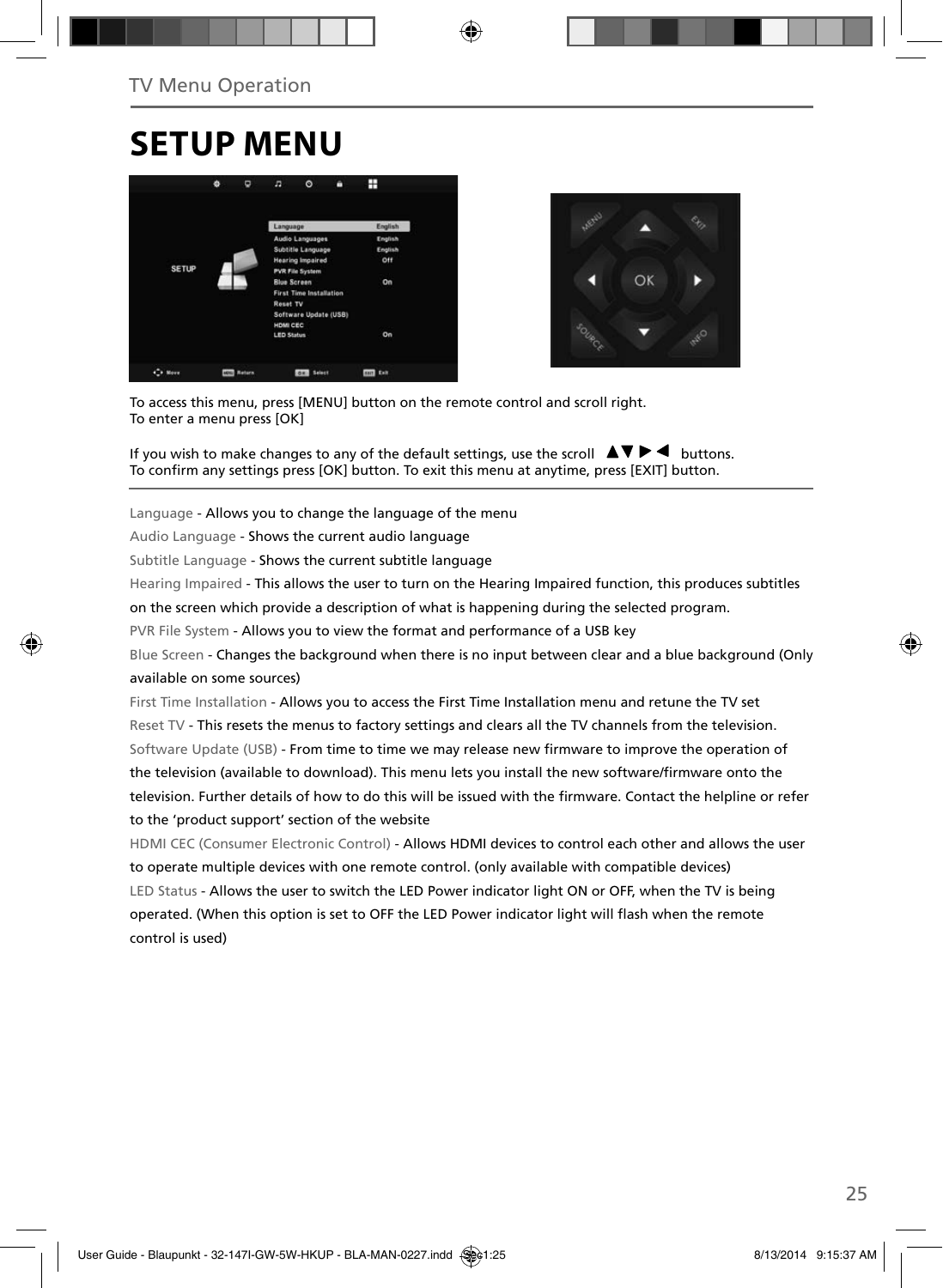# **7 DAY TV GUIDE**

TV Guide is available in Freeview/Saorview TV mode. It provides information about forthcoming programmes (where supported by the Freeview/Saorview channel). You can view the start and end time of all programmes and on all channels for the next 7 days and set reminders.

1) Press [TV GUIDE]. The following 7 Day TV Guide will appear..

| 7 Day TV GUIDE                                                                                                                                                                                                                                                                                                                                 |                     |                                 |                                 |  |  |  |
|------------------------------------------------------------------------------------------------------------------------------------------------------------------------------------------------------------------------------------------------------------------------------------------------------------------------------------------------|---------------------|---------------------------------|---------------------------------|--|--|--|
| 10 Years Younger: The Challenge<br>Season <sub>2</sub><br>Support worker Janice Cassidy's lifestyle of long working hours and a penchant for tanning<br>has taken its toll, while the stress of bringing up two daughters and heavy smoking has<br>affected interior designer Shere Morady. Surgeon Jan Stanek and the team set out to provide |                     |                                 |                                 |  |  |  |
|                                                                                                                                                                                                                                                                                                                                                |                     |                                 | 04 Aug 2010 10:42               |  |  |  |
| BBC <sub>1</sub>                                                                                                                                                                                                                                                                                                                               | 05:00-06:00         | 10 Years Younger: The Challenge |                                 |  |  |  |
| BBC <sub>2</sub>                                                                                                                                                                                                                                                                                                                               | 06:00-06:30         | The Simpsons                    |                                 |  |  |  |
| ITV <sub>1</sub>                                                                                                                                                                                                                                                                                                                               | 06:30-07:00         | Hollyoaks                       |                                 |  |  |  |
| Channel 4                                                                                                                                                                                                                                                                                                                                      | 07:00-08:00         | Channel 4 News                  |                                 |  |  |  |
| five                                                                                                                                                                                                                                                                                                                                           | 08:00-09:00         |                                 | How to Look Good Naked          |  |  |  |
| BBC3                                                                                                                                                                                                                                                                                                                                           | 09:00-10:00         |                                 | Newlyweds: The One Year Itch    |  |  |  |
| BBC4                                                                                                                                                                                                                                                                                                                                           | 10:00-11:15         | <b>Big Brother</b>              |                                 |  |  |  |
| ITV <sub>2</sub>                                                                                                                                                                                                                                                                                                                               | 11:15-11:45         | The Big Bang Theory             |                                 |  |  |  |
| Record                                                                                                                                                                                                                                                                                                                                         | Remind<br>Move View | Prev Day<br>Display<br>ø        | Next Day<br>Exit<br><b>EXIT</b> |  |  |  |

2) Navigate through the menu using  $\blacktriangle \blacktriangledown \blacktriangleright \blacktriangleleft$ 

You can now: Record a programme by pressing RED (USB device must be connected) Set a reminder by pressing GREEN View a previous day by pressing YELLOW View the next day by pressing BLUE

3) Press [EXIT] to exit the 7 day TV Guide.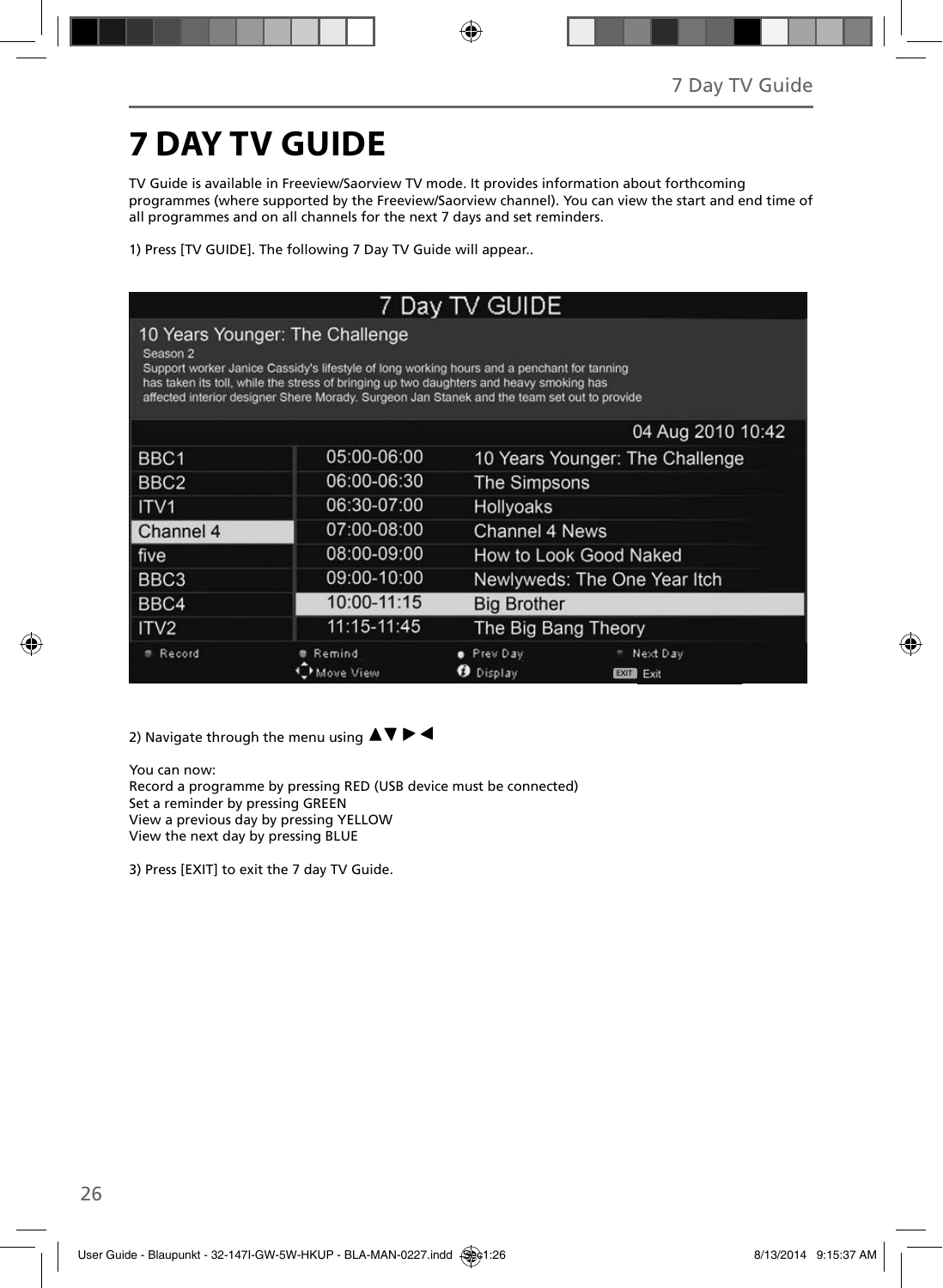### **USB RECORD - FREEVIEW/SAORVIEW MODE**

USB RECORD – FREEVIEW/SAORVIEW MODE

Built into this television is a USB record facility. This function is available in Freeview/Saorview mode when used in conjunction with a compatible USB memory stick or USB hard drive. The benefits of this are as follows:

- Pause live TV and then playback, fast forward and rewind (up to live TV)
- One button record, if you decide you want to record the current programme
- Easy programmable recording from the 7 day TV Guide
- Record TV and watch/listen back on your computer/laptop

Due to the nature of the product, it is necessary to use a high speed USB memory stick (as the TV reads from and writes to the memory stick at the same time, some memory sticks may not be suitable)

You can purchase high speed memory sticks from some computer stores, alternatively, we have a selection of tested and compatible memory sticks available to purchase directly from the helpline/web site.

Minimum Specification - USB Memory Stick

| Read Speed         | 20 MB/s (Mega Byte Per Second) |  |  |
|--------------------|--------------------------------|--|--|
| <b>Write Speed</b> | 6 MB/s (Mega Byte Per Second)  |  |  |

**If you wish to use a USB portable hard drive larger than 32GB, please refer to the FAQ section at the rear of this user guide.**

### Pause Live TV (Time Shift)

Pausing Live TV is very simple.

![](_page_21_Figure_15.jpeg)

 $\overline{(*)}$  - Press the play/pause button and the television will pause and the live content will be recorded. To resume watching press play/pause again.

 $\bigcirc$  - Press fast forward to go forward in a recording (i.e. to skip adverts)

 $\bigcirc$  - Press fast rewind to go back in a recording (i.e. if you fast forwarded too far)

Tip: When you switch the TV to standby or change channel the Time Shift memory is wiped. To restart time shift you must press play/pause button.

#### One Button Record

At any point in time you may decide to record the current channel that you are watching. To do this you need to press the red button highlighted below.

![](_page_21_Picture_22.jpeg)

Tip: This television contains one TV tuner, therefore it can only record the channel you are watching or record one channel while the television is in standby mode.

Note: USB record function is only avilable in Freeview/Saorview TV mode. Due to copyright laws and illegal copying/recording it is not possible to record to/from any other input/output source.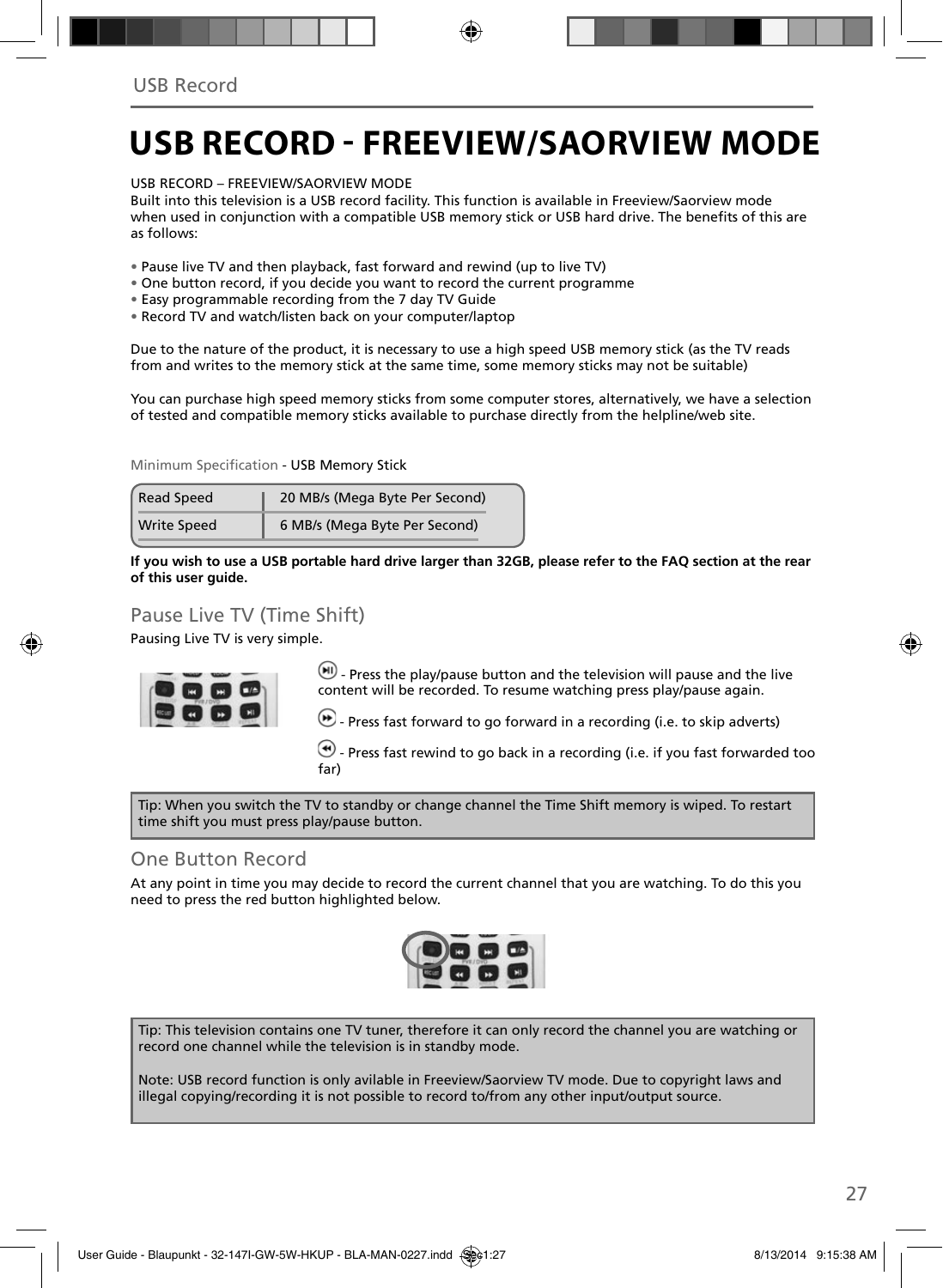### **USB MODE/MEDIA PLAYER**

USB mode offers playback of various different types of content that you have saved on your USB Memory Stick.

On switching to USB source the above menu screen will appear. The content will be divided into Photo, Music, Movie and Text based on file type.

![](_page_22_Picture_4.jpeg)

1) You can navigate through the menus using the scroll  $\triangle \triangledown \triangleright \blacktriangle$  buttons. To confirm the item you wish to play/view press [OK] button.

![](_page_22_Picture_6.jpeg)

2) Select the drive you require. (If your drive only has 1 partition you will only see 1 item).

![](_page_22_Picture_8.jpeg)

3) You can now access the item. Press OK to view. 4) While viewing you control the item using

![](_page_22_Picture_10.jpeg)

or by pressing (i) and using  $\Delta \nabla \blacktriangleright$   $\blacktriangle$  and (OK)

![](_page_22_Picture_12.jpeg)

**Tip:** If you experience a playback issue, please ensure the files being used are the correct format (example - the picture plays but no sound) See technical specification page for compatible file types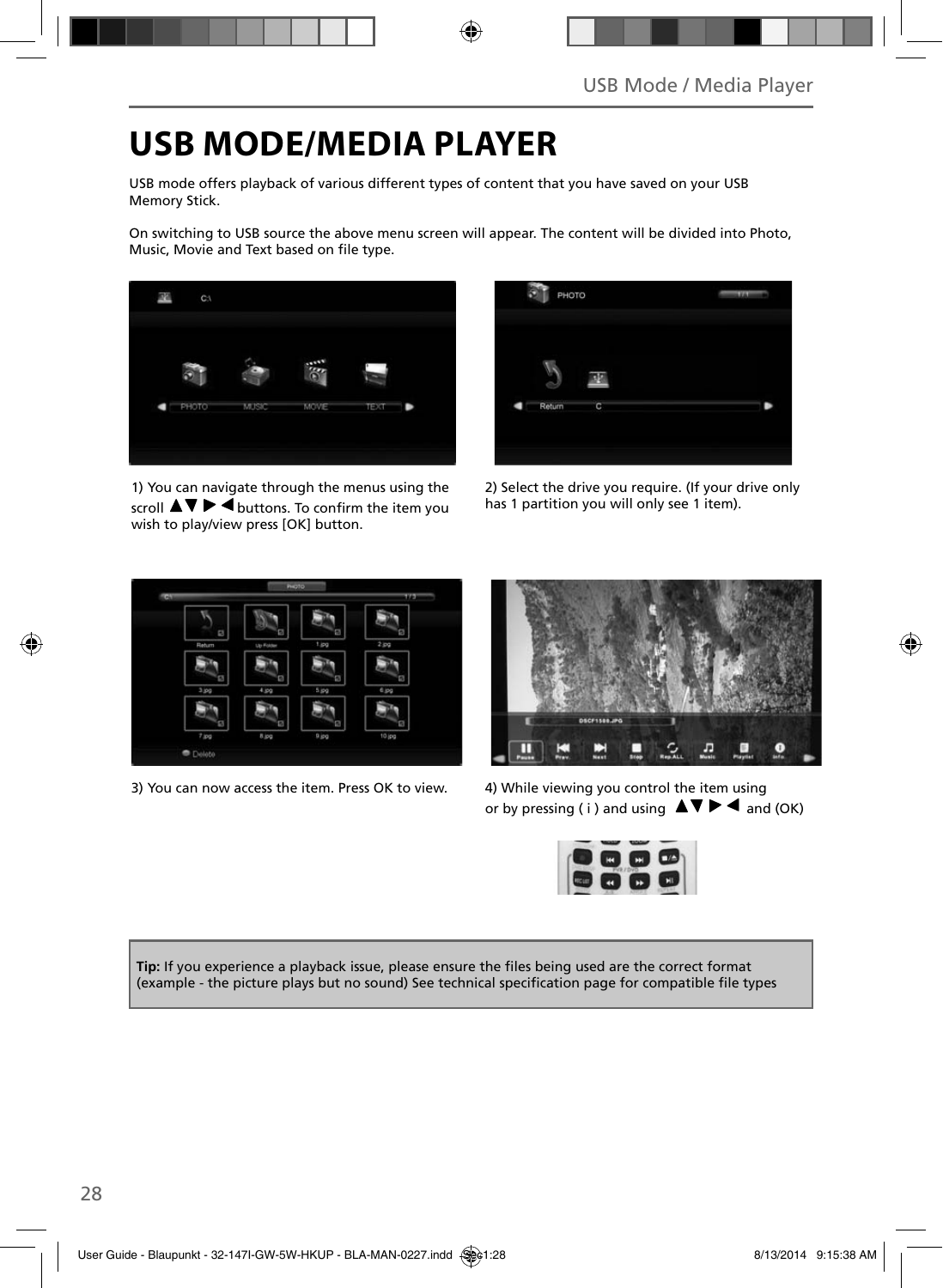### **USING YOUR TV WITH A SKY DIGITAL SET TOP BOX**

#### **Option 1) Connecting your TV to your Sky box (when both the TV and Sky Box are located in the same room)**

Depending on your Sky Box & TV model, connect either by SCART or HDMI cables (available separately)

If connecting by SCART, select the 'Input source' on the TV as SCART.

If connecting by HDMI, select the 'Input source' on the TV as HDMI (if the TV has more than 1 HDMI port, ensure you select the input source to match the HDMI numbered port on the rear of the TV)

If you wish to use your Sky remote to operate the TV's functions, you will need a Sky remote control (Revision 9 or later) and you will need to programme a 4 digit code into it. See bottom of this page.

### **SCART** or HDMI cable Á Sky Box

#### **Option 2) Connecting your TV to your Sky box (when your Sky box is located in a different room to the TV)**

Please note, if you are adding a 'Magic Eye/TV Link' to your system so that you can use your Sky remote control to change the Sky channel in the room where the 2nd TV is located, please refer to the instructions included with the TV link/magic eye in order to ensure the RF or RF2 output on your Sky box is powered on. (The red LED light on the TV link/magic eye will light up if the RF / RF2 output is correctly set up) If you do not have the instructions that came with the TV link/magic eye, instructions on how to do it can be found on our web site.

![](_page_23_Figure_10.jpeg)

1) To tune the TV to the Sky box, on the 2nd TV, select the 'Analogue' input source.

2) Select the channel that you wish to store the Sky box/channel on. (If you do not use channels 1-5 because you no longer have analogue terrestrial channels after digital switchover, you may choose to select channel 1 to store the Sky box/channel, if you still have and use analogue channels 1-5, you may for example decide that channel 6 is the best option for you)

3) Press the corresponding number on the remote control to select the desired analogue channel chosen as per point 2 above.

4) On the TV remote control, press Menu. Now navigate through the menus to select Manual Tuning or Analogue Manual tuning (refer to the Tuning/Channel menu section of this user guide if necessary)

5) Manually tune in the channel (usually, the Sky box is at a frequency between 800Mhz and 850Mhz) once the Sky box/channel is found, press 'OK' to store it.

If you wish to use your Sky remote to operate the TV's functions, you will need a Sky remote control (Revision 9 or later) and you will need to programme a 4 digit code into it. See below.

#### **Using a Sky Remote or a Universal Remote to operate your TV**

**Sky Remote Control** - If you wish to use your Sky remote to operate the basic functions of your TV, you need to programme a 4 digit code into it. Please note - you will need the latest Sky Revision 9 remote control as this is the only version that includes the latest software/firmware necessary to operate this model of TV. **The code required for this television is 2134.** If you wish to upgrade/replace your existing Sky remote control to the latest version, you can do so on our web site.

**Universal Remote Control** - If you wish to use a Universal remote control to operate your TV, please refer to the website for a full list of codes. (Please note we only have codes for One for All branded remote controls, if you have an alternative brand of Universal remote, please refer to the manufacturer for the code.)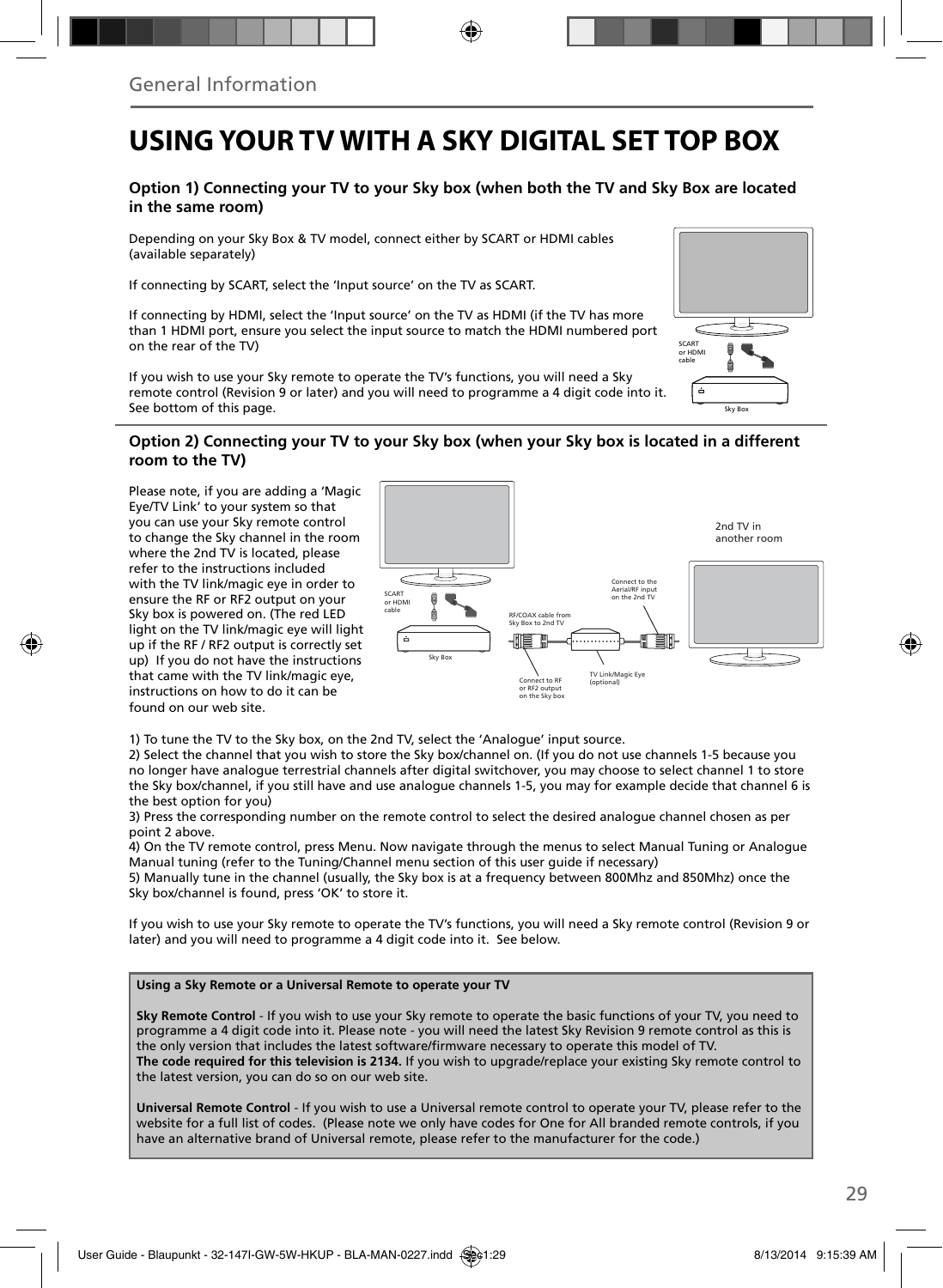# **FREQUENTLY ASKED QUESTIONS**

| General                        | I would like to have louder<br>sound by connecting<br>additional speakers                                                               | 1) Use the 3.5mm headphone output and a 3.5mm to phono cable<br>(available separately) to connect to an amplifier/surround sound system.<br>Please note this will deactivate the TV's built in speakers.<br>2) Connect a COAX cable from the TV's COAX output to your<br>amplifier/surround systems COAX input.                                                                                                                                                                                                                                                                                                                      |  |
|--------------------------------|-----------------------------------------------------------------------------------------------------------------------------------------|--------------------------------------------------------------------------------------------------------------------------------------------------------------------------------------------------------------------------------------------------------------------------------------------------------------------------------------------------------------------------------------------------------------------------------------------------------------------------------------------------------------------------------------------------------------------------------------------------------------------------------------|--|
| General                        | Why are some options in<br>the menu unavailable and<br>areved out                                                                       | Some options are only available in certain sources, i.e. HDMI. They are<br>unavailable in the other sources where they have no affect.                                                                                                                                                                                                                                                                                                                                                                                                                                                                                               |  |
| General                        | Can I stop my TV automatically<br>turning off after 4hrs?                                                                               | Yes, in the time settings menu, scroll down to Auto standby and select<br>OFF.                                                                                                                                                                                                                                                                                                                                                                                                                                                                                                                                                       |  |
| TV                             | I have tuned in Digital TV<br>but I am not receiving any<br>or all of the channels and/<br>or the channels I receive are<br>breaking up | 1) Check you are in an area that can receive Freeview/Saorview<br>Visit www.freeview.co.uk or www.saorview.ie<br>2) Check you are using an aerial that is able to receive a good digital<br>signal. In most cases, you will need an outdoor digital hi-qain/wideband<br>aerial. In areas that have excellent digital coverage, you may be able<br>to use a loft type aerial but it is highly likely that you will also need to<br>connect a booster between the back of the TV and the TV aerial wall<br>socket. Unfortunately, to receive a good enough digital signal, it is not<br>possible to use a portable/indoor type aerial. |  |
| ${\hbox{TV}}$                  | I have re-tuned my television<br>but when I switch it off it is<br>not storing the channels                                             | Complete a first time installation, please refer to the set-up menu section<br>of the manual of how to do this.                                                                                                                                                                                                                                                                                                                                                                                                                                                                                                                      |  |
| <b>VCR/DVD</b><br>Recorder     | I have connected the TV to<br>my VCR or DVD Recorder via<br>SCART but it is not recording                                               | In addition to connecting via SCART, you should connect the aerial cable<br>from the wall socket to your VCR/DVD Recorder and another aerial cable<br>from the VCR/DVD Recorder to the TV.                                                                                                                                                                                                                                                                                                                                                                                                                                           |  |
| <b>Game Consoles</b>           | I have connected my PS3 to<br>the TV via HDMI, but I am<br>not receiving any pictures or<br>sound on my Television                      | 1) Ensure the TVs source is on HDMI.<br>2) Check your settings on your PS3 are as per the PS3 instruction manual.                                                                                                                                                                                                                                                                                                                                                                                                                                                                                                                    |  |
| <b>Game Consoles</b>           | I have connected my<br>Xbox 360 to the TV via<br>Component Cables (Red,<br>Green & Blue) but I am not<br>receiving any sound            | Component cables only provide HD Pictures. For the sound you will need<br>to connect the Red & White audio cables on the Xbox to the Red & White<br>phono inputs on the rear of the TV. Please refer to the 'Connections'<br>pages.                                                                                                                                                                                                                                                                                                                                                                                                  |  |
| System Lock                    | I have changed the password<br>on the television and now<br>forgotten it                                                                | There is a master password of 4711, to gain access to the TV menu and<br>reset the normal password.                                                                                                                                                                                                                                                                                                                                                                                                                                                                                                                                  |  |
| USB Mode                       | I have inserted a USB<br>Memory Key, but the TV<br>does not recognise it                                                                | Ensure the USB Memory Key is formatted to type FAT32.                                                                                                                                                                                                                                                                                                                                                                                                                                                                                                                                                                                |  |
| <b>USB Mode</b>                | Using a USB portable hard<br>drive / larger than 32GB                                                                                   | If you wish to use a portable hard drive larger than 32GB, please note<br>that it must be formatted to the FAT32 file system in order to operate on<br>this TV. Windows XP/Vista computers are only capable of formatting up<br>to 32GB, therefore, you will need a software programme/utility to format<br>larger hard drives. Please refer to the web site for more information.                                                                                                                                                                                                                                                   |  |
| USB Record /<br>TV models only | I cannot change the channel,<br>access the menu or use the<br>red button                                                                | During Time Shift you cannot change the channel, access the menu or use<br>the red button                                                                                                                                                                                                                                                                                                                                                                                                                                                                                                                                            |  |
| USB Record /<br>TV models only | When using the USB to<br>record the picture 'breaks<br>up' or experience loss of<br>sound.                                              | Check the USB Memory Stick meet the minimum requirements of Read<br>Speed - 20 MB/s (Mega Byte Per Second), Write Speed - 6 MB/s (Mega Byte<br>Per Second)                                                                                                                                                                                                                                                                                                                                                                                                                                                                           |  |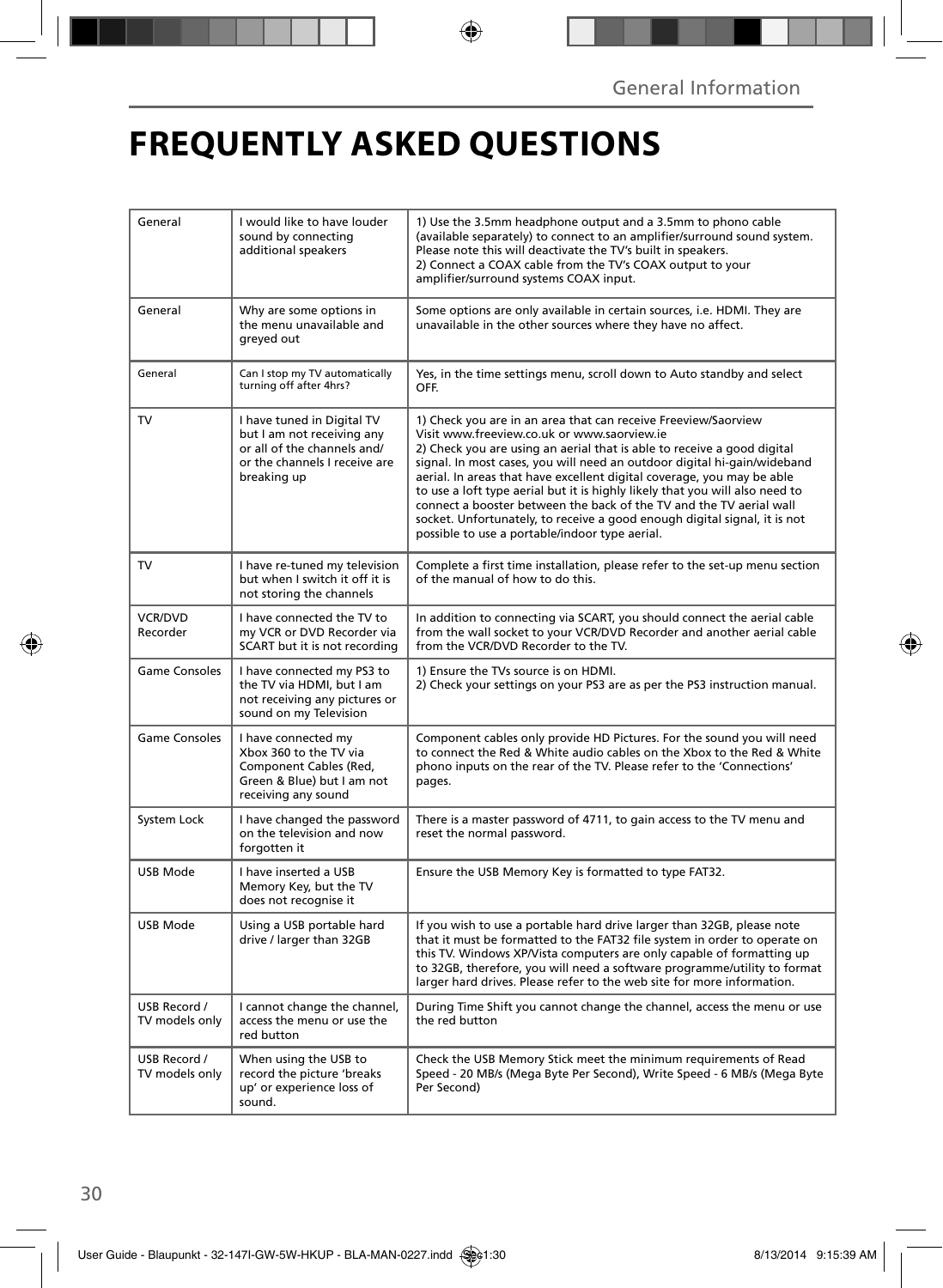# **TECHNICAL SPECIFICATION**

| Model                                     | 32/147I-GW-5W-HKUP                                                                                                                                                            |  |  |  |
|-------------------------------------------|-------------------------------------------------------------------------------------------------------------------------------------------------------------------------------|--|--|--|
| Screen size<br>(diagonal)                 | 32"/81cm                                                                                                                                                                      |  |  |  |
| <b>Resolution</b>                         | 1366 x 768                                                                                                                                                                    |  |  |  |
| <b>RF</b>                                 | 75 ohm Antenna / Analog / DVB                                                                                                                                                 |  |  |  |
| <b>Inputs</b>                             | 3 x HDMI, 1 x USB, 1 x Composite/Video, 1 x Mini Component/YPbPr, 1 x VGA/PC,<br>1 x shared audio for Composite/Video & Component/YPbPr,<br>1 x 3.5mm jack for PC audio input |  |  |  |
| <b>Sound Outputs</b>                      | 1 x Coax Audio output, 1 x 3.5mm Headphone                                                                                                                                    |  |  |  |
| Sound power,<br>watts (RMS)               | $2 \times 8$                                                                                                                                                                  |  |  |  |
| <b>Voltage and power</b><br>consumption   | $110 - 240V \approx 50/60$ Hz<br>31/45/70W<br>(ecomode/<br>standard/max)<br>(<0,5W inStandBy)<br>(0W in OFF mode)                                                             |  |  |  |
| <b>Annual Energy</b><br>Consumption       | 45 kWh                                                                                                                                                                        |  |  |  |
| <b>Energy Rating (EEI)</b>                | $A+$                                                                                                                                                                          |  |  |  |
| <b>Dimensions including</b><br>stand (mm) | 738W x 490H x184D                                                                                                                                                             |  |  |  |
| Net weight (Kgs)                          | 6.1                                                                                                                                                                           |  |  |  |
| <b>Wall Mounting</b>                      | VESA 100 x 100 (mm)                                                                                                                                                           |  |  |  |

### **Compatible files in USB Mode**

| Media   | File Ext.                     | Codec                         |                           |                                                    |
|---------|-------------------------------|-------------------------------|---------------------------|----------------------------------------------------|
|         |                               | Video                         | Audio                     |                                                    |
| Movie   | .mpg                          | Mpeg-1, Mpeg-2                | MP3, WMA                  | Max Resolution: 1920x1080<br>Max Data rate: 40Mbps |
|         | .avi                          | Xvid, MJPEG,<br>MPEG-4 SP/ASP |                           |                                                    |
|         | .ts                           | Mpeg-2                        |                           | Max Resolution: 1920x1080<br>Max Data rate: 40Mbps |
|         | .dat                          | Mpeg-1                        |                           |                                                    |
|         | .mp4                          | Mpeg-1, Mpeg-2                |                           | Max Resolution: 1024x768                           |
| Music   | .vob                          | Mpeg-2                        |                           | Max Data rate: 40Mbps                              |
|         | mp3.                          |                               | MP3                       | Sample Rate 16K-48KHz                              |
|         | .wma                          |                               | <b>WMA</b>                | Bit rate: 32K - 442Kbps                            |
| Picture | .jpg                          | Progressive JPEG              |                           | Max Resolution: 1024x768                           |
|         | <b>Baseline JPEG</b><br>.jpeg |                               | Max Resolution: 8192x8192 |                                                    |
|         | .bmp                          | <b>BMP</b>                    |                           | Max Resolution: 6500x6500                          |
|         |                               |                               |                           |                                                    |